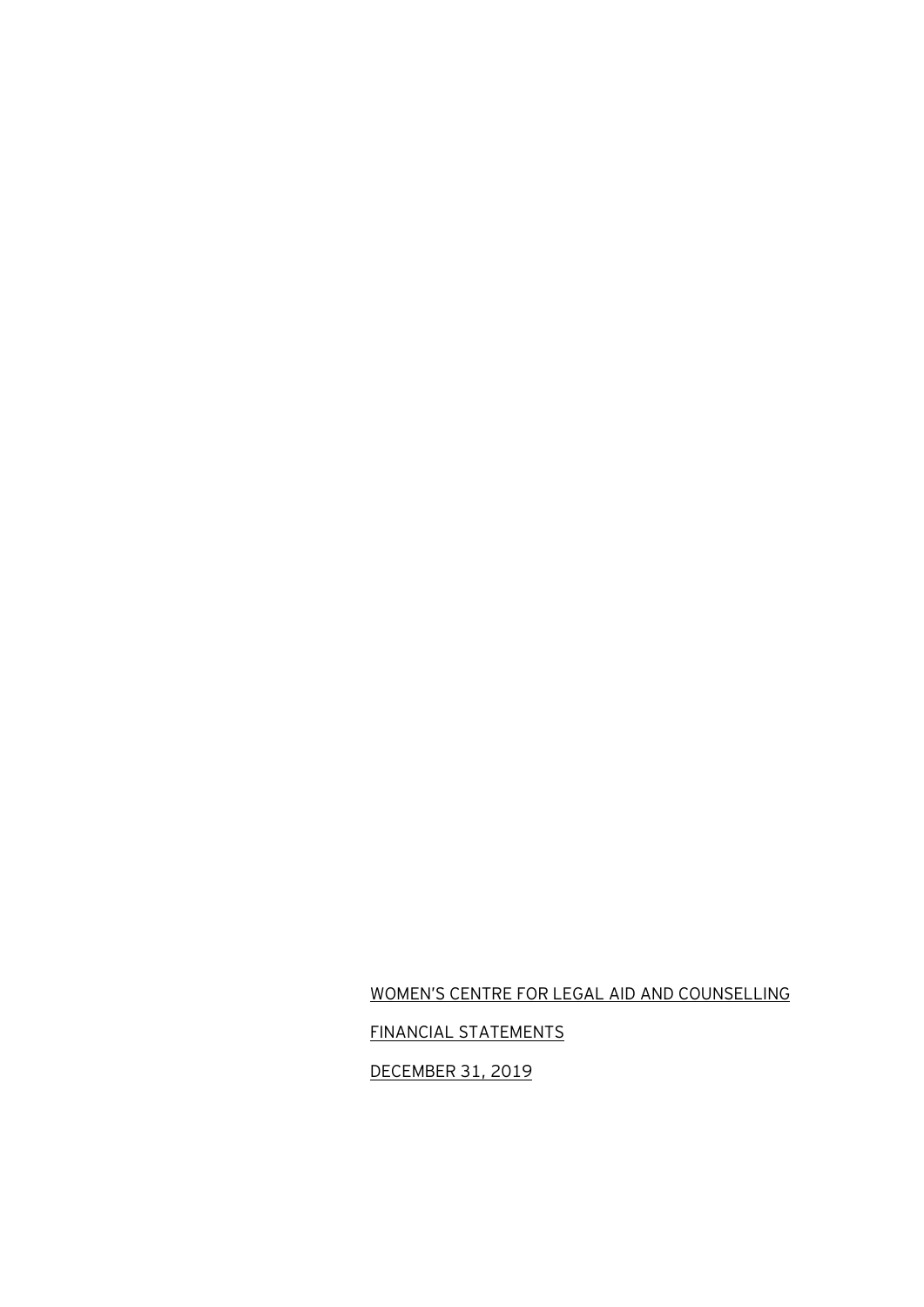

Ernst & Young P.O. Box 1373 7 th Floor, PADICO House Bldg. Al-Masyoun Ramallah-Palestine



# **Independent Auditor's Report**

## **To the General Assembly of the Women's Centre for Legal Aid and Counselling**

#### **Opinion**

We have audited the financial statements of the Women's Centre for Legal Aid and Counselling (WCLAC), which comprise the statement of financial position as at December 31, 2019, and the statement of activities and changes in net assets and the statement of cash flows for the year then ended, and notes to the financial statements, including a summary of significant accounting policies.

In our opinion, the accompanying financial statements present fairly, in all material respects, the financial position of WCALC as at December 31, 2019, and its financial performance and its cash flows for the year then ended in accordance with the International Financial Reporting Standards (IFRSs).

#### **Basis for Opinion**

We conducted our audit in accordance with International Standards on Auditing (ISAs). Our responsibilities under those standards are further described in the Auditor's Responsibilities for the Audit of the Financial Statements section of our report. We are independent of WCLAC in accordance with the International Code of Ethics for Professional Accountants (including International Independence Standards) (IESBA Code). We believe that the audit evidence we have obtained is sufficient and appropriate to provide a basis for our opinion.

#### **Other matters**

The financial statements of WCLAC as at December 31, 2018 were audited by another auditor whose report dated April 18, 2019 expressed an unmodified opinion on those financial statements.

#### **Responsibilities of Management and the Board of Directors for the Financial Statements**

Management is responsible for the preparation and fair presentation of these financial statements in accordance with IFRSs, and for such internal control as management determines is necessary to enable the preparation of financial statements that are free from material misstatement, whether due to fraud or error.

In preparing the financial statements, management is responsible for assessing WCLAC's ability to continue as a going concern, disclosing, as applicable, matters relating to going concern and using the going concern basis of accounting unless management either intends to liquidate WCLAC or to cease operations, or has no realistic alternative but to do so.

The Board of Directors is responsible for overseeing WCLAC's financial reporting process.

## **Auditor's Responsibilities for the Audit of the Financial Statements**

Our objectives are to obtain reasonable assurance about whether the financial statements as a whole are free from material misstatement, whether due to fraud or error, and to issue an auditor's report that includes our opinion. Reasonable assurance is a high level of assurance but is not a guarantee that an audit conducted in accordance with ISAs will always detect a material misstatement when it exists. Misstatements can arise from fraud or error and are considered material if, individually or in the aggregate, they could reasonably be expected to influence the economic decisions of users taken on the basis of these financial statements.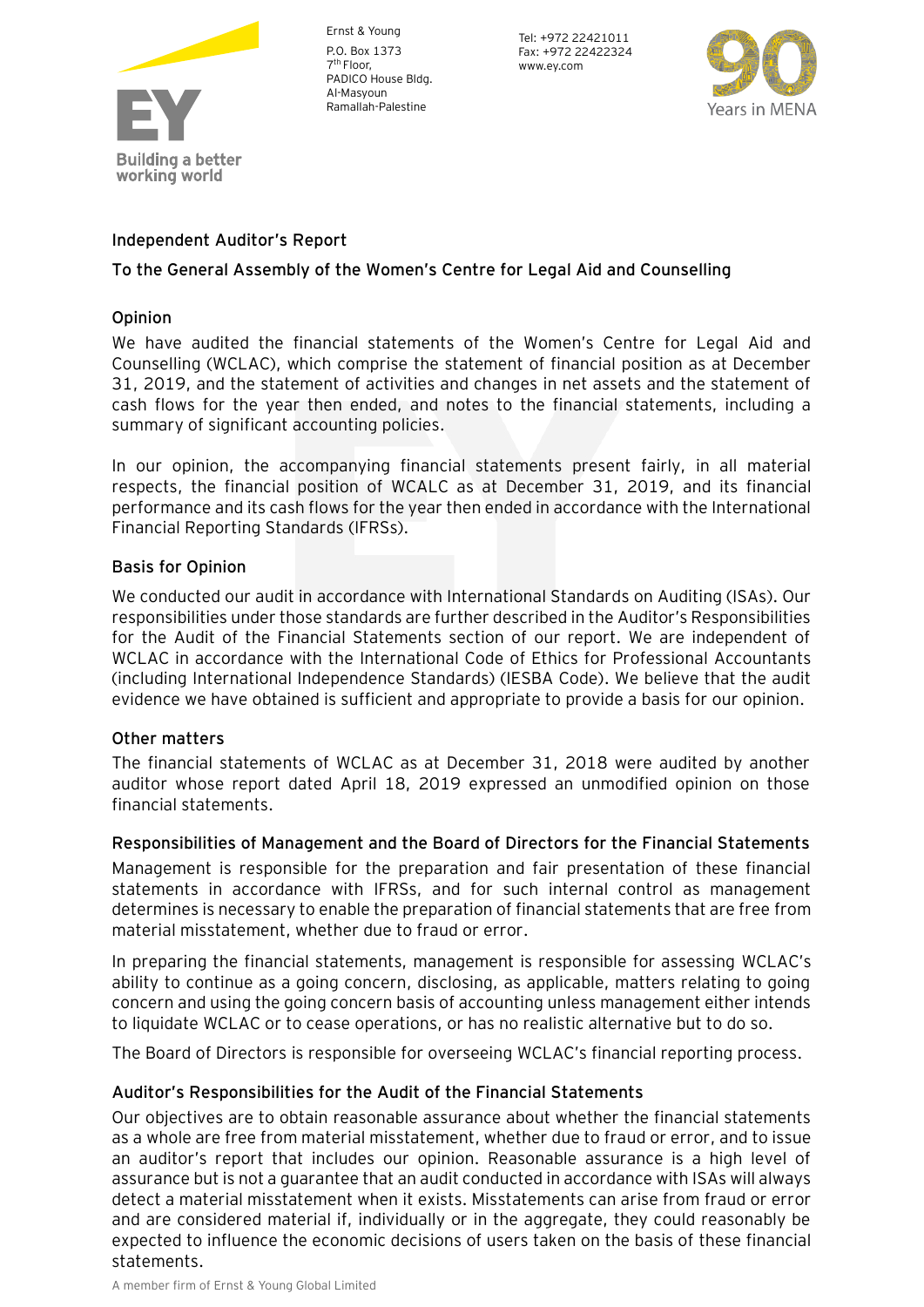

As part of an audit in accordance with ISAs, we exercise professional judgment and maintain professional skepticism throughout the audit. We also:

- Identify and assess the risks of material misstatement of the financial statements, whether due to fraud or error, design and perform audit procedures responsive to those risks, and obtain audit evidence that is sufficient and appropriate to provide a basis for our opinion. The risk of not detecting a material misstatement resulting from fraud is higher than for one resulting from error, as fraud may involve collusion, forgery, intentional omissions, misrepresentations, or the override of internal control.
- Obtain an understanding of internal control relevant to the audit in order to design audit procedures that are appropriate in the circumstances, but not for the purpose of expressing an opinion on the effectiveness of WCALC's internal control.
- Evaluate the appropriateness of accounting policies used and the reasonableness of accounting estimates, if any, and related disclosures made by management.
- Conclude on the appropriateness of management's use of the going concern basis of accounting and based on the audit evidence obtained, whether a material uncertainty exists related to events or conditions that may cast significant doubt on WCLAC's ability to continue as a going concern. If we conclude that a material uncertainty exists, we are required to draw attention in our auditor's report to the related disclosures in the financial statements or, if such disclosures are inadequate, to modify our opinion. Our conclusions are based on the audit evidence obtained up to the date of our auditor's report. However, future events or conditions may cause WCLAC to cease to continue as a going concern.
- Evaluate the overall presentation, structure and content of the financial statements, including the disclosures, and whether the financial statements represent the underlying transactions and events in a manner that achieves fair presentation.

We communicate with the Board of Directors regarding, among other matters, the planned scope and timing of the audit and significant audit findings, including any significant deficiencies in internal control that we identify during our audit.

**Ernst & Young – Middle East**  License # 206/2012

Abdelkain M.<br>Ernst + Young

**Abdelkarim Mahmoud**  License # 101/2017

April 5, 2020 Ramallah, Palestine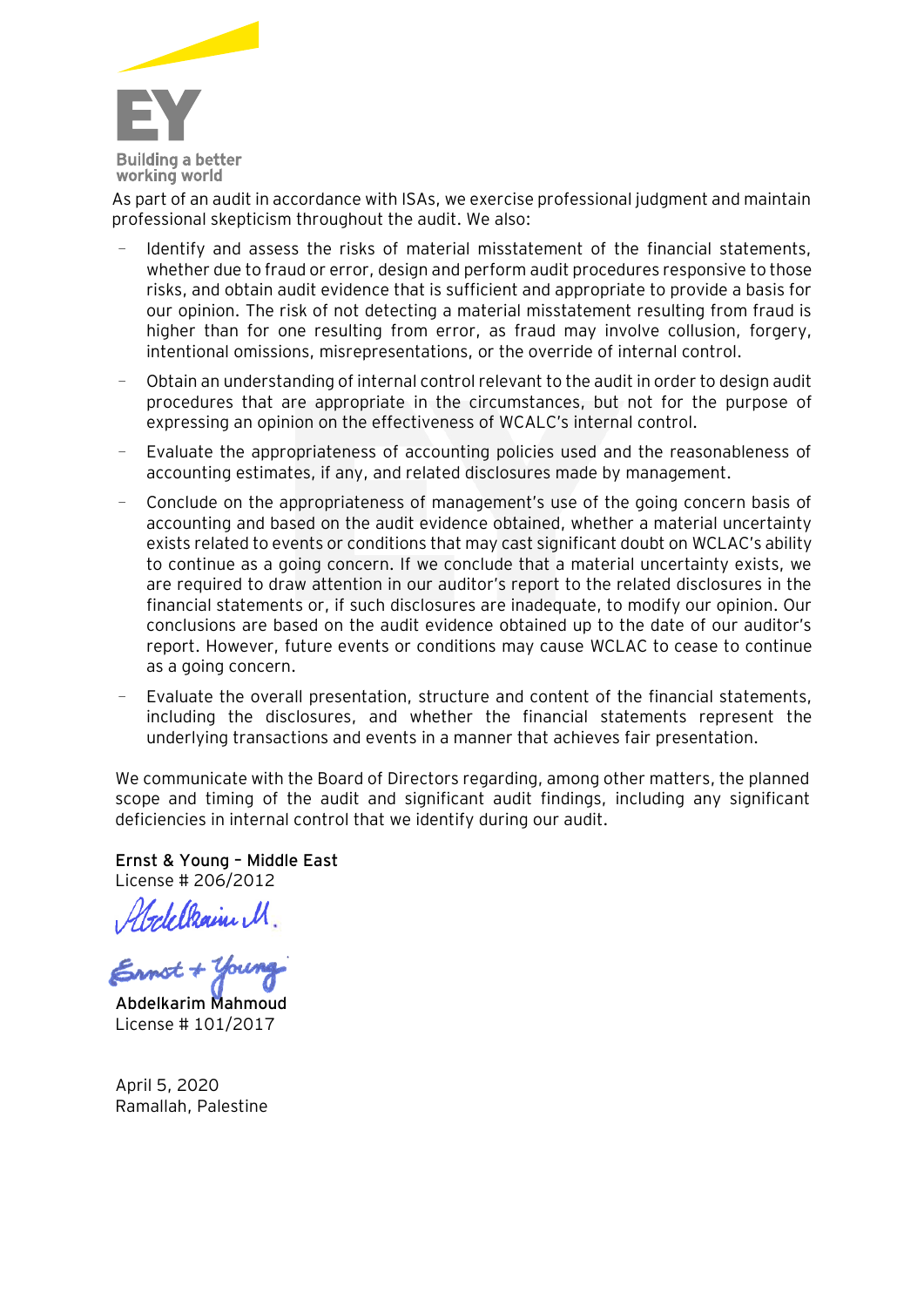# Women's Centre for Legal Aid and Counselling - WCLAC

#### **Statement of Financial Position**

As at December 31, 2019

|                                      |                |            | Restated (Note 21) |            |
|--------------------------------------|----------------|------------|--------------------|------------|
|                                      |                | 2019       | 2018               | 2017       |
|                                      | <b>Notes</b>   | $U.S.$ \$  | $U.S.$ \$          | $U.S.$ \$  |
| Assets                               |                |            |                    |            |
| Non-current assets                   |                |            |                    |            |
| Property and equipment               | $\mathsf 3$    | 604,812    | 614,537            | 638,707    |
| Right-of-use assets                  | $\overline{2}$ | 38,155     |                    |            |
|                                      |                | 642,967    | 614,537            | 638,707    |
| <b>Current assets</b>                |                |            |                    |            |
| Contributions receivable             | 4              | 1,790,619  | 964,295            | 1,182,711  |
| Other current assets                 | 5              | 226,722    | 326,486            | 319,052    |
| Cash and balance at banks            | 6              | 1,761,511  | 1,942,891          | 1,874,140  |
|                                      |                | 3,778,852  | 3,233,672          | 3,375,903  |
| <b>Total assets</b>                  |                | 4,421,819  | 3,848,209          | 4,014,610  |
|                                      |                |            |                    |            |
| Net assets and liabilities           |                |            |                    |            |
| Net assets                           |                |            |                    |            |
| Unrestricted net assets              |                | (143, 814) | (176, 368)         | (185, 723) |
| Board designated fund                |                | 120,000    | 120,000            | 50,000     |
| <b>Total net assets</b>              |                | (23, 814)  | (56, 368)          | (135, 723) |
| Non-current liabilities              |                |            |                    |            |
| Provision for employees' benefits    | 7              | 1,643,098  | 1,677,578          | 1,550,076  |
| Deferred revenues                    | 8              | 604,812    | 614,537            | 638,707    |
| Long term lease liabilities          | $\overline{2}$ | 13,688     |                    |            |
|                                      |                | 2,261,598  | 2,292,115          | 2,188,783  |
| <b>Current liabilities</b>           |                |            |                    |            |
| Accounts payable and accruals        | 9              | 511,596    | 445,105            | 426,475    |
| Short term lease liabilities         | $\overline{2}$ | 21,138     |                    |            |
| Temporarily restricted contributions | 10             | 1,651,301  | 1,167,357          | 1,535,075  |
|                                      |                | 2,184,035  | 1,612,462          | 1,961,550  |
| <b>Total liabilities</b>             |                | 4,445,633  | 3,904,577          | 4,150,333  |
| Total net assets and liabilities     |                | 4,421,819  | 3,848,209          | 4,014,610  |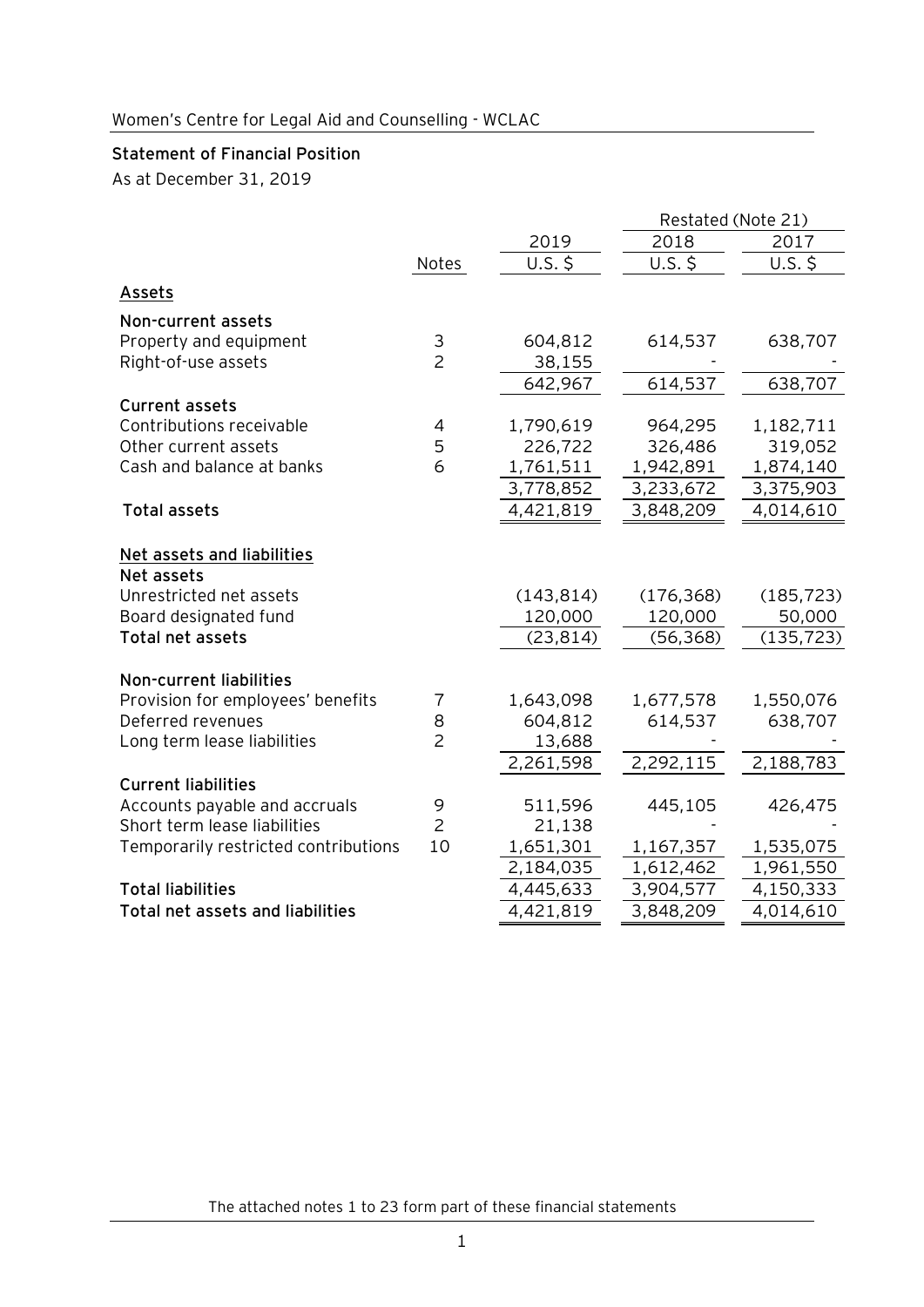# **Statement of Activities and Changes in Net Assets**

For the year ended December 31, 2019

|                                               |              |             | Restated    |
|-----------------------------------------------|--------------|-------------|-------------|
|                                               |              |             | (Note 21)   |
|                                               |              | 2019        | 2018        |
|                                               | <b>Notes</b> | $U.S.$ \$   | $U.S.$ \$   |
| Revenues                                      |              |             |             |
| Temporarily restricted contributions released |              |             |             |
| from restriction                              | 10           | 1,858,947   | 1,862,585   |
| Unrestricted contributions                    | 11           | 28,122      | 32,751      |
| Deferred revenues recognized                  | 8            | 28,641      | 34,690      |
| <b>Total revenues</b>                         |              | 1,915,710   | 1,930,026   |
| <b>Expenses</b>                               |              |             |             |
| Advocacy unit                                 | 12           | (282, 914)  | (282, 787)  |
| Service and Empowerment Unit                  | 13           | (956, 963)  | (915,070)   |
| Administrative and Finance Unit               | 14           | (465, 427)  | (416, 974)  |
| <b>Special Projects</b>                       | 15           | (153, 643)  | (247, 754)  |
| Depreciation of property and equipment        | 3            | (28, 641)   | (34,690)    |
| Gain (loss) from currency exchange            |              | 4,432       | (23, 396)   |
| <b>Total expenses</b>                         |              | (1,883,156) | (1,920,671) |
| Increase in net assets                        |              | 32,554      | 9,355       |
| Net assets, beginning of the year             |              | (176, 368)  | (185, 723)  |
| Net assets, end of year                       |              | (143, 814)  | (176, 368)  |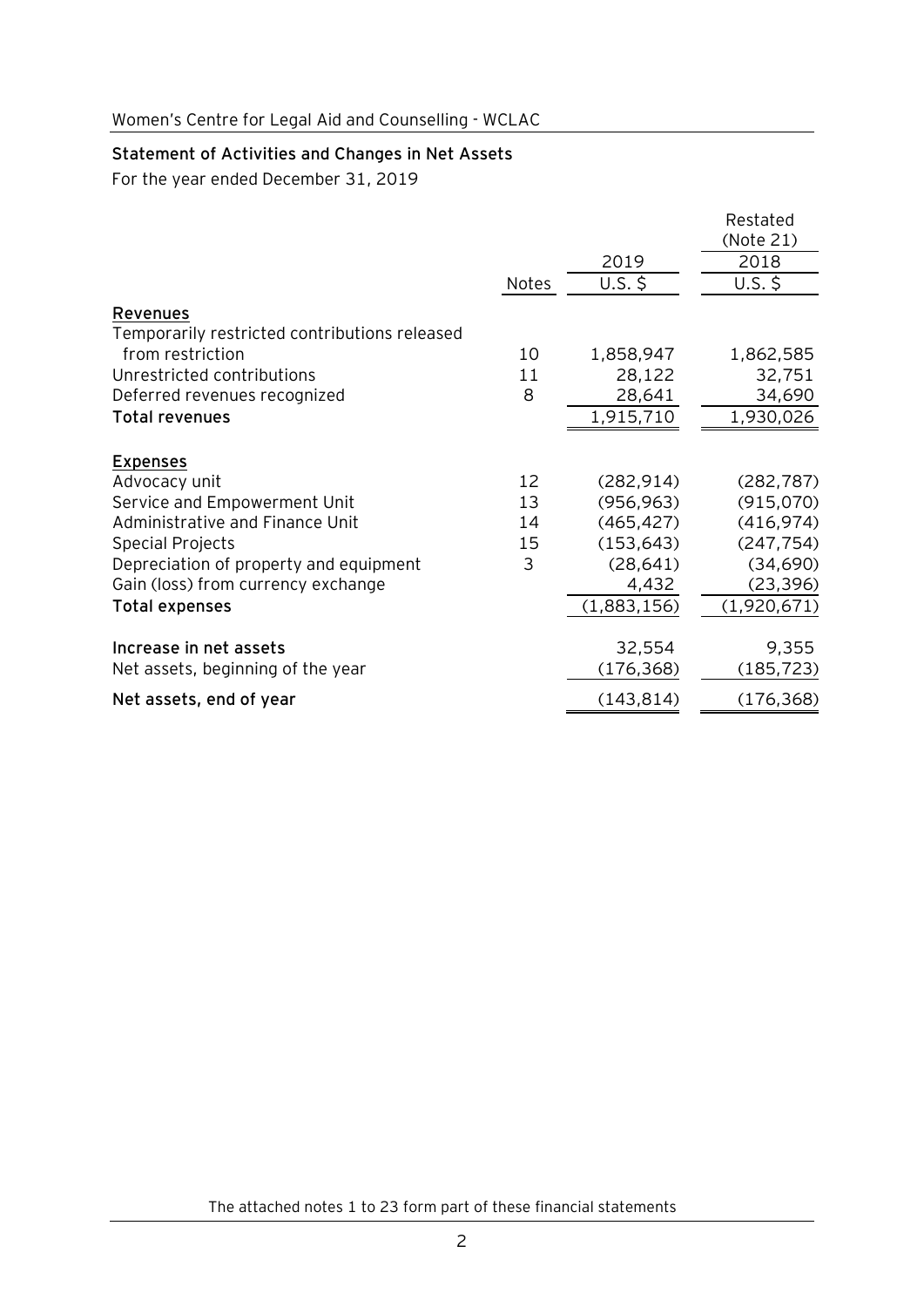#### **Statement of Cash Flows**

For the year ended December 31, 2019

|                                                                                           |              |                         | Restated<br>(Note 21)   |
|-------------------------------------------------------------------------------------------|--------------|-------------------------|-------------------------|
|                                                                                           |              | 2019                    | 2018                    |
|                                                                                           | <b>Notes</b> | $U.S.$ \$               | $U.S.$ \$               |
| Operating activities:                                                                     |              |                         |                         |
| Increase in net assets<br>Adjustments:                                                    |              | 32,554                  | 9,355                   |
| Depreciation and amortization                                                             |              | 49,700                  | 34,690                  |
| Provision for employees' benefits                                                         |              | 162,854                 | 160,042                 |
| Finance costs                                                                             |              | 2,463                   |                         |
| Deferred revenues recognized                                                              |              | (28, 641)               | (34,690)                |
|                                                                                           |              | 218,930                 | 169,397                 |
|                                                                                           |              |                         |                         |
| Contributions receivable                                                                  |              | (826, 324)              | 218,416                 |
| Other current assets                                                                      |              | 99,764                  | (7, 434)                |
| Temporarily restricted contributions                                                      |              | 502,860                 | (287, 198)              |
| Accounts payable and accruals                                                             |              | 66,491                  | 18,630                  |
| Employee's benefits paid                                                                  |              | (197, 334)              | (32, 540)               |
| Net cash flows (used in) from operating                                                   |              |                         |                         |
| activities                                                                                |              | (135, 613)              | 79,271                  |
| <b>Investing activities:</b>                                                              |              |                         |                         |
| Purchase of property and equipment                                                        |              | (18, 916)               | (10, 520)               |
| Net cash used in investing activities                                                     |              | (18, 916)               | (10, 520)               |
| <b>Financing activities:</b>                                                              |              |                         |                         |
| Restricted cash                                                                           |              | (8, 106)                | (391, 984)              |
| Payments of long term lease liabilities                                                   |              | (26, 851)               |                         |
| Net cash used in financing activities                                                     |              | (34, 957)               | (391, 984)              |
|                                                                                           |              |                         |                         |
| Decrease in cash and balance at banks<br>Cash and balance at banks, beginning of the year |              | (189, 486)<br>1,289,552 | (323, 233)<br>1,612,785 |
|                                                                                           |              |                         |                         |
| Cash and balance at banks, end of year                                                    | 6            | 1,100,066               | 1,289,552               |
|                                                                                           |              |                         |                         |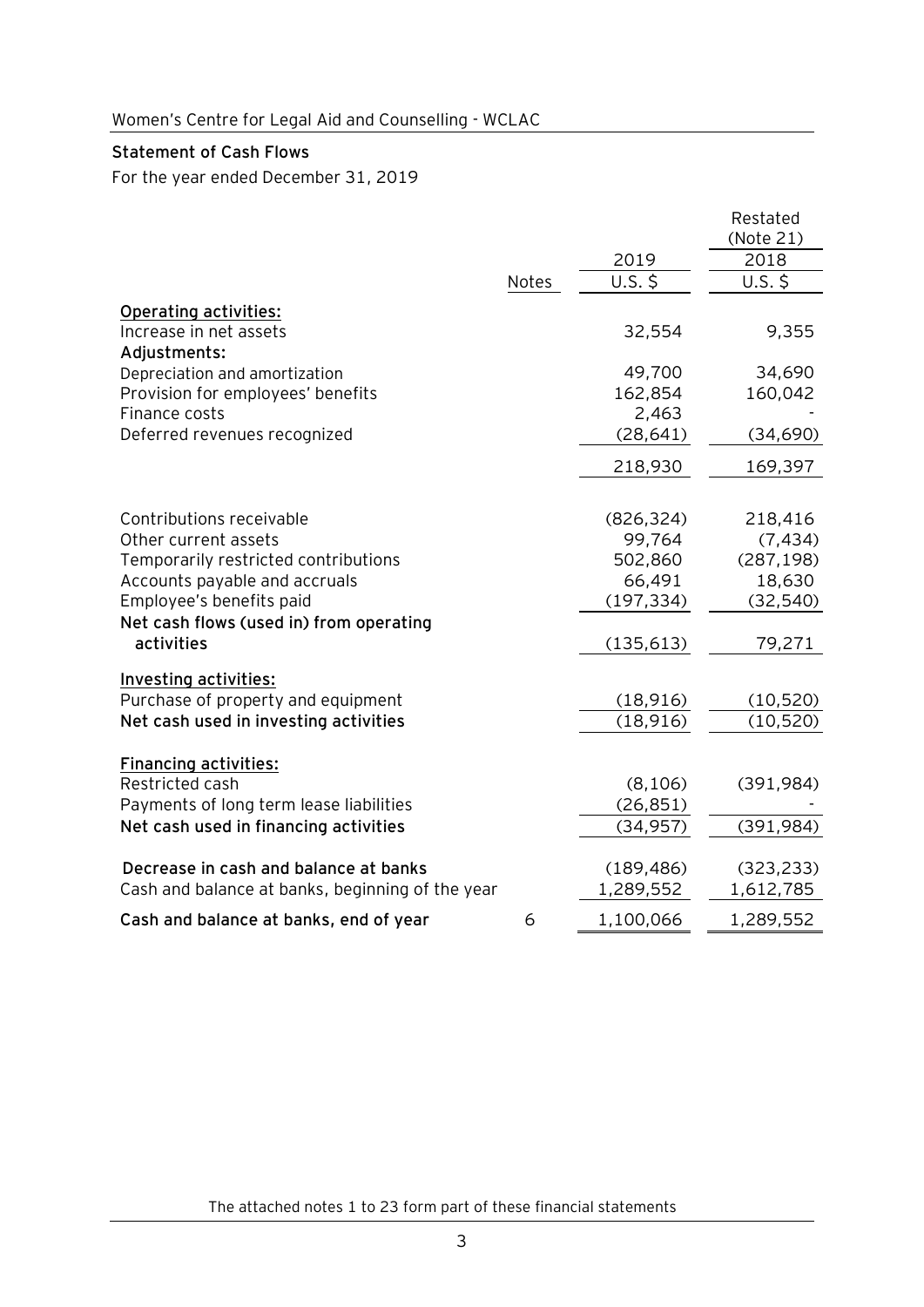# **Notes to the Financial Statements**

December 31, 2019

## **1. General**

Women' s Centre for Legal Aid and Counselling (WCLAC) which was established in 1991, is a not for profit local Palestinian organization and registered at the Ministry of Interior in Ramallah on February 2, 2004 under registration number (QR-209-HR) in accordance with law of charitable and community organization No. 1 of the year 2000. WCLAC is dedicated to the service of women in areas of law, legal education and advice and personal counselling. It carries out its educational programmes, apprising women of their rights and status under law and provides potential remedies for various forms of abuse and discrimination in cooperation with other local institutions. WCLAC assists women in obtaining appropriate legal and medical services in extreme hardship cases. In addition to its educational and service activities, WCLAC carries out legal research, procedures and brochures on the subject of women' s rights and law.

WCLAC's financial statements as at December 31, 2019 were authorized for issuance by the Board of Directors on March 1, 2020.

## **2. Accounting Policies**

## **2.1 Basis of preparation**

The financial statements have been prepared in accordance with International Financial Reporting Standards (IFRSs) as issued by the International Accounting Standards Board (IASB).

The financial statements have been prepared on a historical cost basis.

The financial statements have been presented in U.S. Dollars, which is the functional currency of WCLAC.

## **2.2 Changes in accounting policies and disclosures**

The accounting policies used in the preparation of the financial statements are consistent with those used in the preparation of the annual financial statements for the year ended December 31, 2018 after the restatement demonstrated in note (21), except for applying certain standards and amendments to the standards, which became effective for annual periods beginning on or after January 1, 2019.

Except for IFRS 16, the adoption of these amended standards did not have any effect on the financial performance or position of WCLAC.

## **IFRS (16) "Leases"**

IFRS 16 supersedes IAS 17 "Leases", IFRIC 4" Determining whether an Arrangement contains a Lease", SIC-15 "Operating Leases-Incentives" and SIC-27 "Evaluating the Substance of Transactions Involving the Legal Form of a Lease". The standard sets out the principles for the recognition, measurement, presentation and disclosure of leases and requires lessees to account for all leases under a single on-consolidated balance sheet model.

Lessor accounting under IFRS 16 is substantially unchanged under IAS 17. Lessors will continue to classify leases as either operating or finance leases using similar principles as in IAS 17. Therefore, IFRS 16 did not have an impact for leases where WCLAC is the lessor.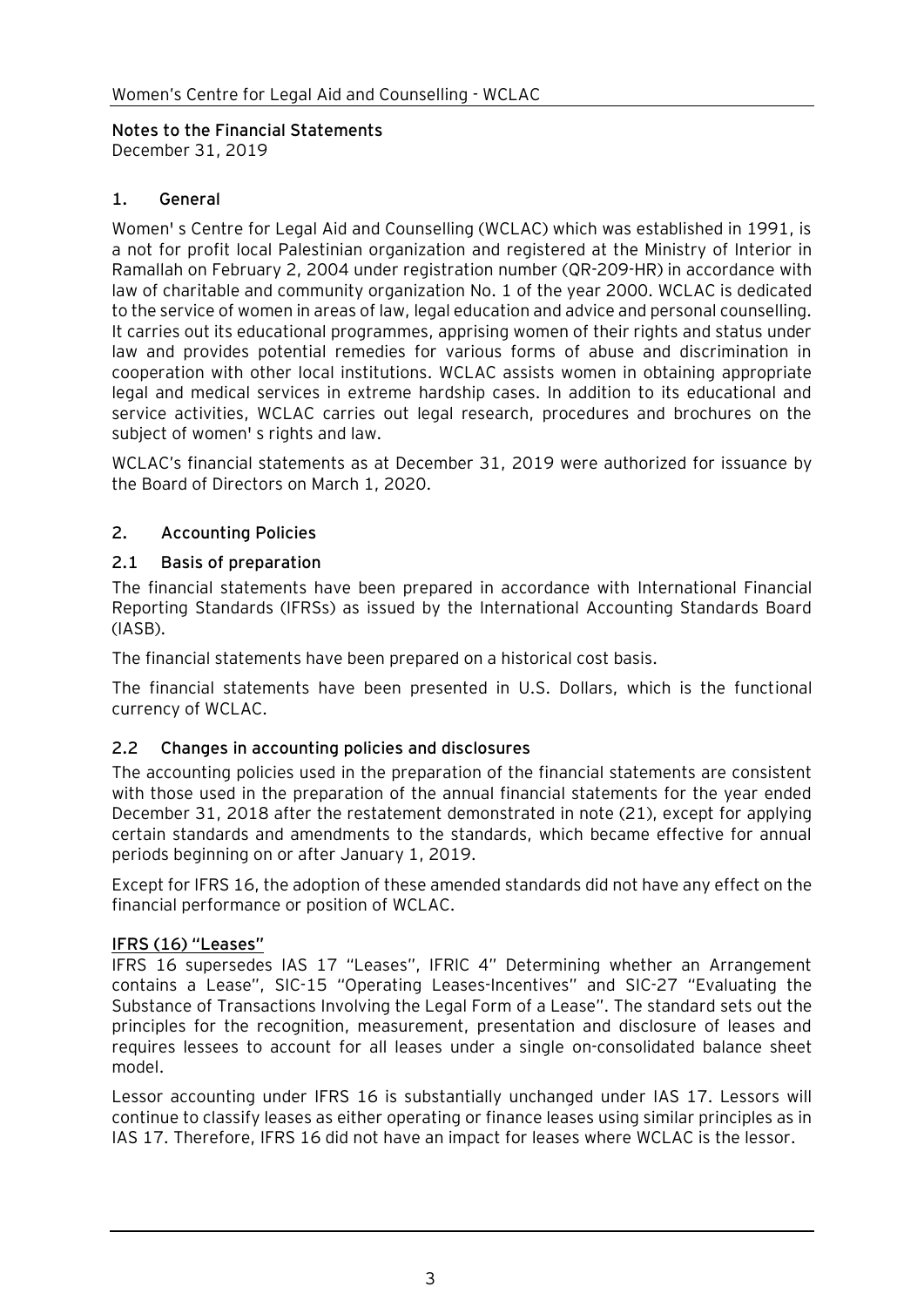WCLAC adopted IFRS 16 using the modified retrospective method of adoption with the date of initial application of 1 January 2019. Accordingly, no adjustments were made to prior year financial statements. WCLAC elected to use the transition practical expedient allowing the standard to be applied only to contracts that were previously identified as leases applying IAS 17 and IFRIC 4 at the date of initial application. Following is the effect of applying IFRS 16:

Following is the effect of the increase on the statement of financial position as at January 1, 2019:

| Assets              | $U.S.$ $\sf S$ |
|---------------------|----------------|
| Right-of-use assets | 59,214         |
| Liabilities         |                |
| Lease liabilities   | 59,214         |

## *a) Nature of the effect of adoption of IFRS (16)*

WCLAC has lease contracts for offices rent before the adoption of IFRS 16, WCLAC classified each of its leases (as lessee) at the inception date as either a finance lease or an operating lease. A lease was classified as a finance lease if it transferred substantially all of the risks and rewards incidental to ownership of the leased asset to WCLAC; otherwise it was classified as an operating lease. Finance leases were capitalized at the commencement of the lease at the inception date fair value of the leased property or, if lower, at the present value of the minimum lease payments. Lease payments were apportioned between interest (recognized as finance costs) and reduction of the lease liability. In an operating lease, the leased property was not capitalized, and the lease payments were recognized as rent expense in the statement of profit or loss on a straight-line basis over the lease term. Any prepaid rent and accrued rent were recognized under other receivables and other payables, respectively.

After the adoption of the new standard, WCLAC applied a single recognition and measurement approach for all leases that it is the lessee, except for short-term leases and leases of low-value assets. The standard provides specific application requirements and practical solutions, which WCLAC has used when applying the standard.

## **Leases previously accounted for as operating leases**

WCLAC recognised right-of-use assets and lease liabilities for those leases previously classified as operating leases, except for short-term leases and leases of low-value assets. The right-of-use assets for most leases were recognised based on the carrying amount as if the standard had always been applied, apart from the use of incremental borrowing rate at the date of initial application. In some leases, the right-of-use assets were recognised based on the amount equal to the lease liabilities, adjusted for any related prepaid and accrued lease payments previously recognised. Lease liabilities were recognised based on the present value of the remaining lease payments, discounted using the incremental borrowing rate at the date of initial application.

WCLAC also applied the available practical expedients where in it:

- − Used a single discount rate to a portfolio of leases with reasonably similar characteristics;
- − Used hindsight in determining the lease term where the contract contains options to extend or terminate the lease;
- − Applied the short-term leases exemptions to leases with lease term that ends within 12 months at the date of initial application.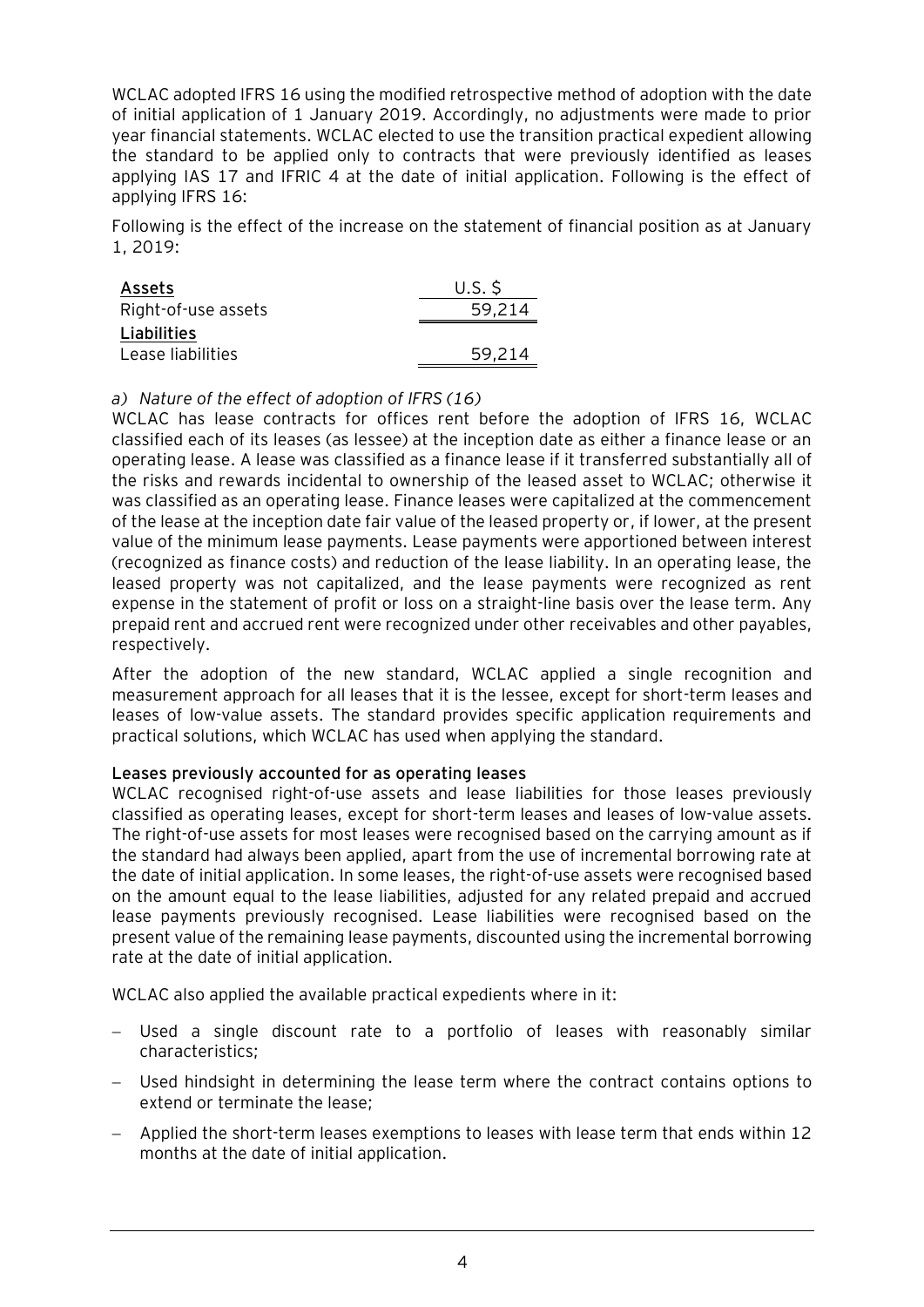*b) Amounts recognised in the statement of financial position and statement of activities and changes in net assets.* 

Set out below, are the carrying amounts of WCLAC's right-of-use assets and lease liabilities and the movements for the period ended December 31, 2019:

|                       | Right-of-use | Lease liabilities |
|-----------------------|--------------|-------------------|
|                       | $U.S.$ \$    | $U.S.$ \$         |
| As of January 1, 2019 | 59,214       | 59,214            |
| Amortization          | (21,059)     |                   |
| Finance cost          |              | 2,463             |
| Payments              |              | (26, 851)         |
|                       | 38,155       | 34,826            |

#### *c) Set out below are the new accounting policies of WCLAC upon adoption of IFRS16:*

#### **Right-of-use assets**

WCLAC recognizes right-of-use assets at the commencement date of the lease (i.e., the date the underlying asset is available for use). Right-of-use assets are measured at cost, less any accumulated depreciation and impairment losses, and adjusted for any remeasurement of lease liabilities.

The cost of right-of-use assets includes the amount of lease liabilities recognized, initial direct costs incurred, and lease payments made at or before the commencement date less any lease incentives received. Unless WCLAC is reasonably certain to obtain ownership of the leased asset at the end of the lease term, the recognized right-of-use assets are depreciated on a straight-line basis over the shorter of its estimated useful life and the lease term. Right-of-use assets are subject to impairment.

## **Lease liabilities**

At the commencement date of the lease, WCLAC recognizes lease liabilities measured at the present value of lease payments to be made over the lease term. The lease payments include fixed payments (including in- substance fixed payments) less any lease incentives receivable, variable lease payments that depend on an index or a rate, and amounts expected to be paid under residual value guarantees. The lease payments also include the exercise price of a purchase option reasonably certain to be exercised by WCLAC and payments of penalties for terminating a lease, if the lease terms reflect WCLAC's intentions to exercise the option to terminate.

The variable lease payments that do not depend on an index or a rate are recognized as expense in the period on which the event or condition that triggers the payment occurs.

In calculating the present value of lease payments, WCLAC uses the incremental borrowing rate at the lease commencement date if the interest rate implicit in the lease is not readily determinable. After the commencement date, the amount of lease liabilities is increased to reflect the accretion of interest and reduced for the lease payments made. In addition, the carrying amount of lease liabilities is remeasured if there is a modification, a change in the lease term, a change in the in-substance fixed lease payments or a change in the assessment to purchase the underlying asset.

## **Short-term leases and leases of low-value assets**

WCLAC applies the short-term lease recognition exemption to its short-term leases (those leases that have a lease term of 12 months or less from the commencement date and do not contain a purchase option). It also applies the lease of low-value assets recognition exemption to leases that are considered of low value. Lease payments on short-term leases and leases of low-value assets are recognized as expense on a straight-line basis over the lease term.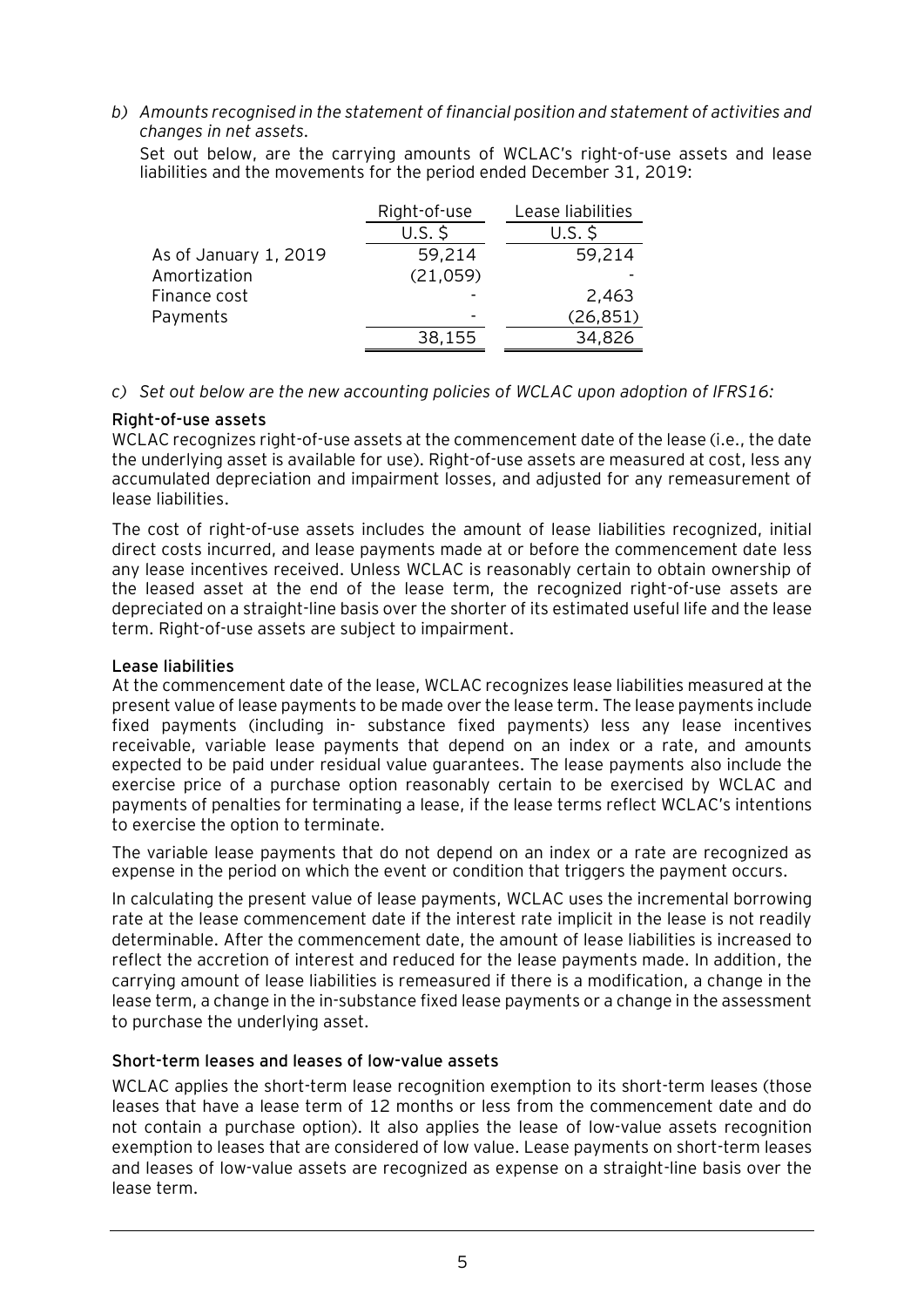## **Significant judgement in determining the lease term of contracts with renewal options**

WCLAC determines the lease term as the non-cancellable term of the lease, together with any periods covered by an option to extend the lease if it is reasonably certain to be exercised, or any periods covered by an option to terminate the lease, if it is reasonably certain not to be exercised. WCLAC has the option, under some of its leases to lease the assets for additional terms. WCLAC applies judgement in evaluating whether it is reasonably certain to exercise the option to renew.

That is, it considers all relevant factors that create an economic incentive for it to exercise the renewal. After the commencement date, WCLAC reassesses the lease term if there is a significant event or change in circumstances that is within its control and affects its ability to exercise (or not to exercise) the option to renew (e.g., a change in business strategy).

WCLAC included the renewal period as part of the lease term due to the significance of these assets to its operations. These leases are considered to have a short non-cancellable period and there will be a significant negative effect on production if a replacement is not readily available.

# **2.3 Estimates and assumptions**

The preparation of WCALC's financial statements in accordance with IFRSs requires management to make judgments, estimates and assumptions that affect the reported amounts of revenues, expenses, assets and liabilities, and the disclosure of contingent liabilities, at the reporting date. However, uncertainty about these assumptions and estimates could result in outcomes that could require a material adjustment to the carrying amount of the asset or liability affected in the future.

The key areas involving a higher degree of judgment or complexity are described below:

## Useful lives of property and equipment

Management reassesses the useful lives of property and equipment, and makes adjustments if applicable, at each financial year end.

## **2.4 Summary of Significant accounting policies,**

## **Revenue recognition**

## Contribution revenues

Donors' unconditional pledges are those pledges where donors do not specify prerequisites that have to be carried out by the recipient before obtaining the fund.

Donation revenues from unconditional pledges are recognized as follows:

- Unconditional pledges that are not restricted for specific purpose or time are recognized when the pledge is obtained.
- Unconditional pledges that are temporarily restricted by donor for specific purpose or time are recognized when such purpose or time is satisfied.

## Deferred revenues

Contributions related to property and equipment are recorded as deferred revenues and recognized as revenue on a systematic basis over the useful life of the asset.

#### **Expenses recognition**

Expenses are recognized when incurred based on the accrual basis of accounting.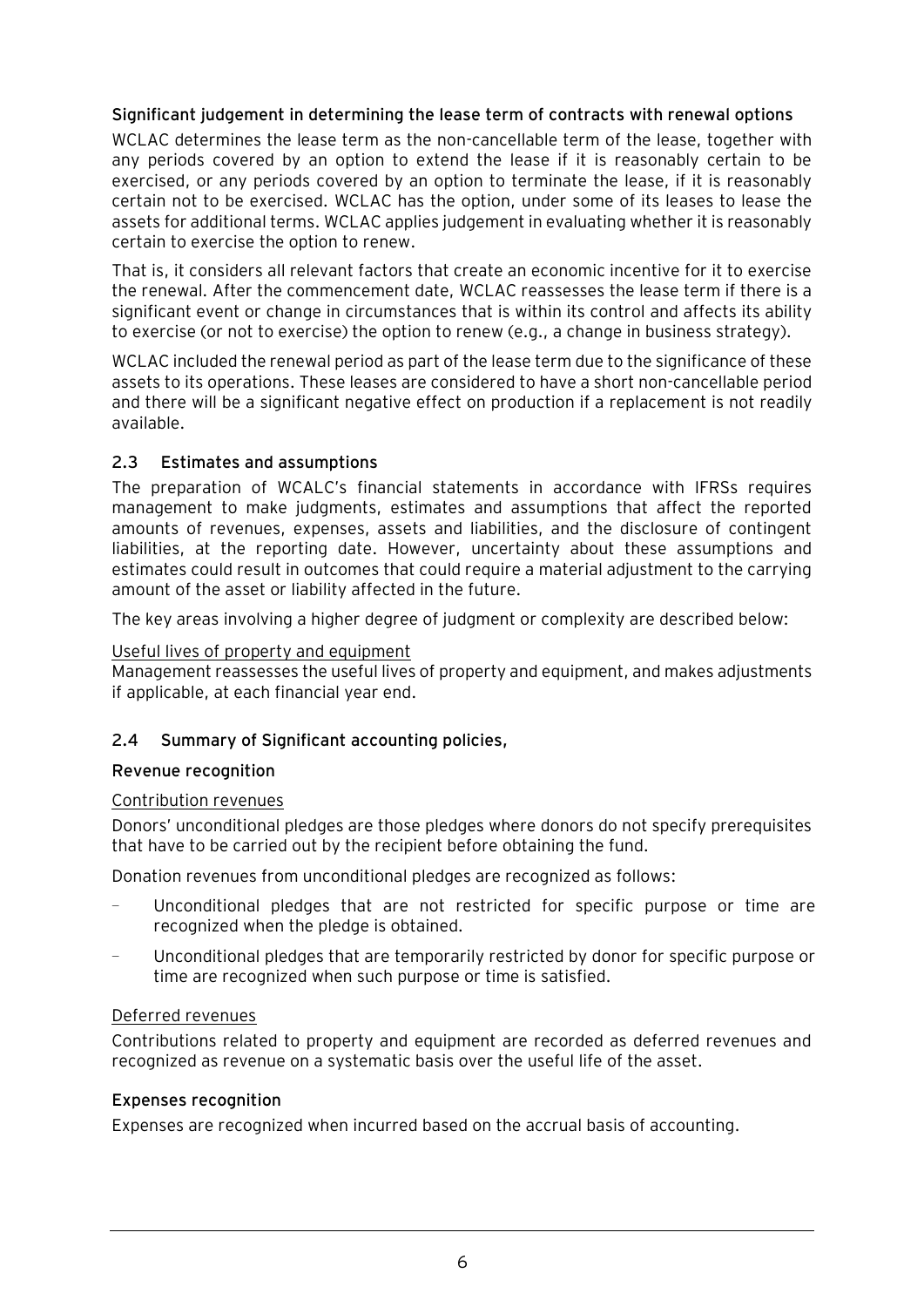## **Cash and balance at banks**

For the statement of cash flow, cash and balance at banks consist of cash on hand, bank balances, and short-term deposits with an original maturity of three months or less.

## **Contributions receivable**

Contributions receivable are stated at the original amount of the unconditional pledges less amounts received and any uncollectible pledges. An estimate for the uncollectible amount is made when the collection of full unconditional pledge is no longer probable.

## **Fair value of financial instruments**

The fair value of financial assets and financial liabilities recorded in the statement of financial position approximate their carrying amounts largely due to the short-term maturities of these instruments. Where the fair value of financial assets and financial liabilities cannot be derived from active markets, they are determined using valuation techniques including the discounted cash flows model. The inputs to these models are taken from observable markets where possible, but where this is not feasible, a degree of judgment is required in establishing fair values.

#### **Impairment of financial assets**

Financial assets are evaluated for impairment based on their credit factors and maturities. In determining impairment of financial assets, WCALC uses judgement to estimate the amount and timing of future cash flows as well as an assessment of whether the credit risk on the financial asset has increased significantly since initial recognition and incorporation of forward-looking information in the measurement of expected credit losses.

## **Current versus non-current classification**

WCLAC presents assets and liabilities in the statement of financial position based on current/non-current classification. An asset is classified as current when it is:

- Expected to be realised or intended to be sold or consumed in normal operating cycle
- Held primarily for the purpose of trading
- Expected to be realised within twelve months after the reporting period, Or
- Cash or cash equivalent unless restricted from being exchanged or used to settle a liability for at least twelve months after the reporting period

All other assets are classified as non-current.

A liability is classified as current when:

- It is expected to be settled in normal operating cycle
- It is held primarily for the purpose of trading
- It is due to be settled within twelve months after the reporting period, Or
- There is no unconditional right to defer the settlement of the liability for at least twelve months after the reporting period

WCLAC classifies all other liabilities as non-current.

#### **Property and equipment**

Property and equipment are stated at cost, net of accumulated depreciation and/or accumulated impairment losses, if any. Such cost includes the cost of replacing part of the property and equipment and borrowing costs for long-term construction projects if the recognition criteria are met. All other repair and maintenance costs are recognized in the statement of activities and changes in net assets as incurred.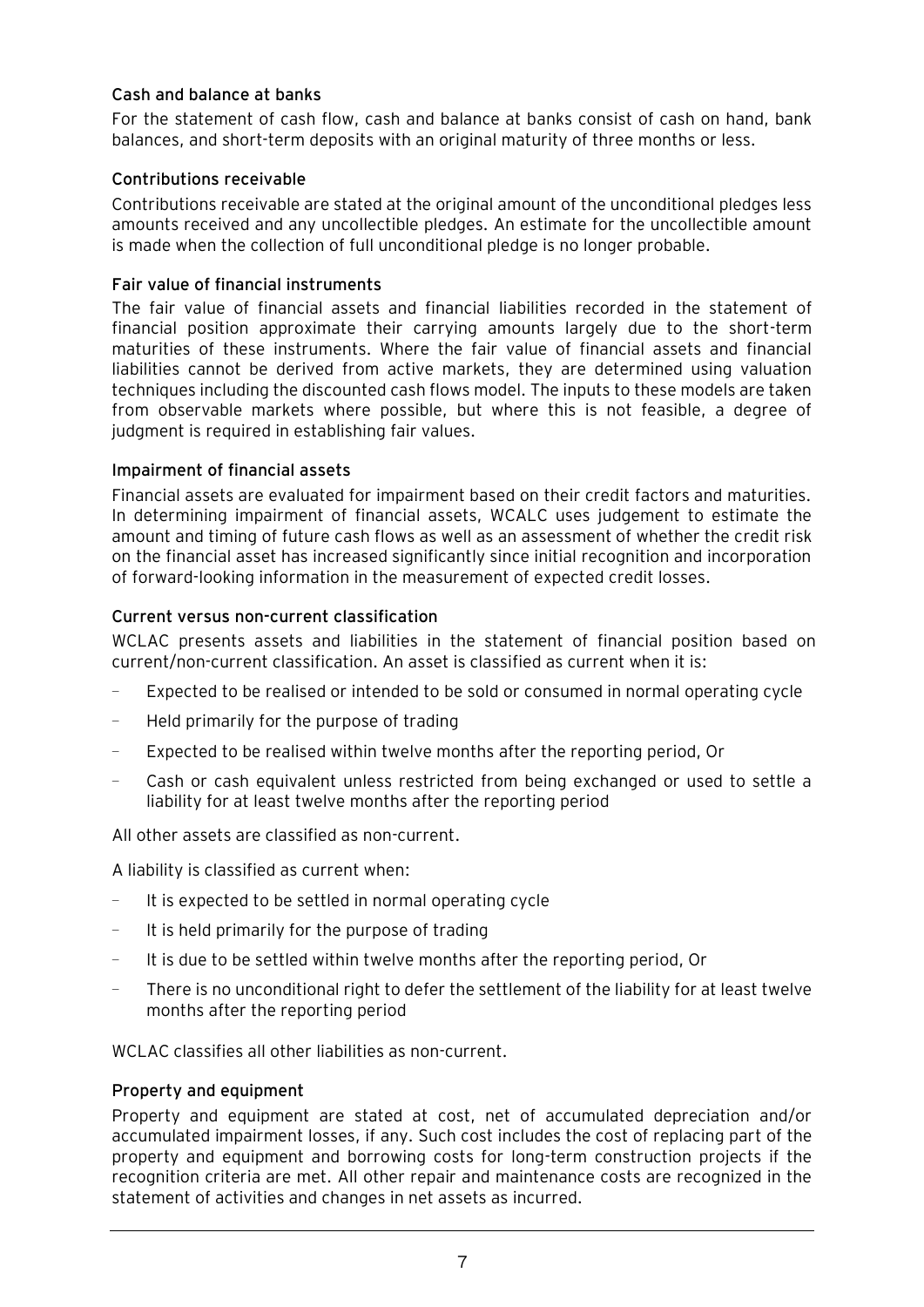Depreciation is calculated on a straight-line basis over the estimated useful lives of the assets as follows:

|                                | Useful Life |
|--------------------------------|-------------|
|                                | (Years)     |
| Building and improvements      | 10-50       |
| Office furniture and equipment | $5 - 7$     |
| Computers and software         | ้ 3-4       |

An item of property and equipment and any significant part initially recognized is derecognized upon disposal or when no future economic benefits are expected from its use or disposal. Any gain or loss arising on derecognition of the asset (calculated as the difference between the net disposal proceeds and the carrying amount of the asset) is included in the statement of activities and changes in net assets when the asset is derecognized.

The assets' residual values, useful lives and methods of depreciation are reviewed at each financial year end and adjusted prospectively, if appropriate.

#### **Income taxes**

WCALC is a not-for-profit organization; accordingly, it is not subject to income tax.

#### **Accounts payable and accruals**

Liabilities are recognized for amounts to be paid in the future for goods or services received, whether billed by the supplier or not.

#### **Provisions**

Provisions are recognized when WCALC has an obligation (legal or constructive) arising from a past event, and the costs to settle the obligation are probable and can be reliably measured.

#### **Foreign currencies**

Transactions in foreign currencies are recorded at the rate ruling at the date of the transaction. Monetary assets and liabilities denominated in foreign currencies are translated into U.S. Dollar using the rate of exchange ruling at the financial statements date. All differences are recognized in the statement of activities and changes in net assets.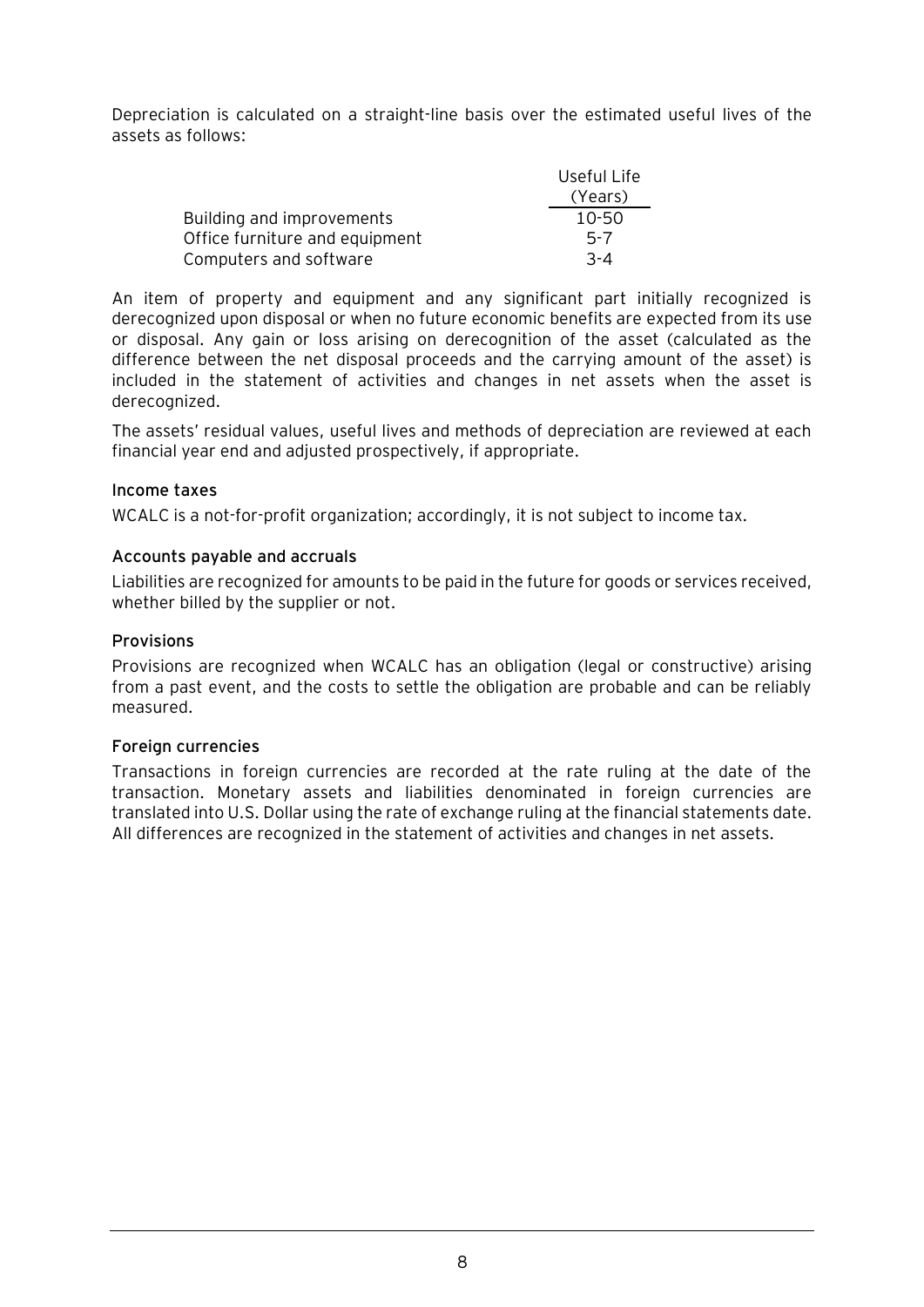#### **3. Property and equipment**

|                                  |           | Building and        | Office furniture | Computers and |           |
|----------------------------------|-----------|---------------------|------------------|---------------|-----------|
|                                  | Land      | <i>improvements</i> | and equipment    | Software      | Total     |
|                                  | $U.S.$ \$ | $U.S.$ \$           | $U.S.$ \$        | $U.S.$ \$     | $U.S.$ \$ |
| Cost:                            |           |                     |                  |               |           |
| At January 1, 2019               | 371,077   | 284,413             | 543,323          | 53,332        | 1,252,145 |
| Additions                        |           |                     | 18,916           |               | 18,916    |
| At December 31, 2019             | 371,077   | 284,413             | 562,239          | 53,332        | 1,271,061 |
| Accumulated depreciation:        |           |                     |                  |               |           |
| At January 1, 2019               |           | 100,868             | 483,408          | 53,332        | 637,608   |
| Depreciation charge for the year |           | 12,261              | 16,380           |               | 28,641    |
| At December 31, 2019             |           | 113,129             | 499,788          | 53,332        | 666,249   |
| Net book value:                  |           |                     |                  |               |           |
| At December 31, 2019             | 371,077   | 171,284             | 62,451           |               | 604,812   |
| At December 31, 2018             | 371,077   | 183,545             | 59,915           |               | 614,537   |

Property and equipment include U.S. \$ 486,150 and U.S. \$ 462,651 of fully depreciated assets that are still being used in WCLAC's activities as at December 31, 2019 and 2018, respectively.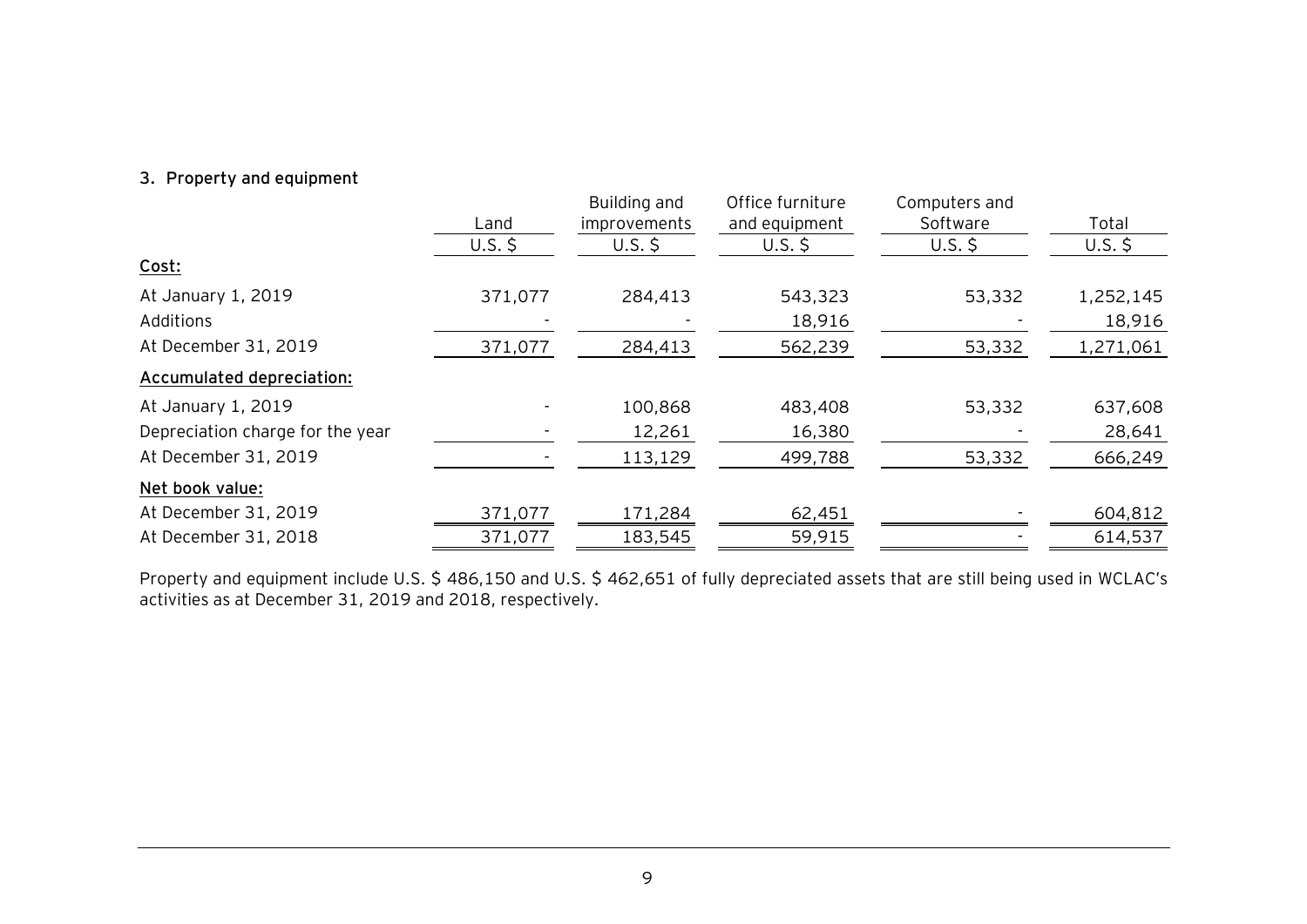# **4. Contributions receivable**

|                                              | Balance,<br>beginning<br>of year<br>$U.S.$ \$ | Additions<br>$U.S.$ \$ | Cash<br>received<br>$U.S.$ \$ | Gain (loss)<br>from<br>currency<br>exchange<br>$U.S.$ \$ | Balance,<br>end of year<br>$U.S.$ \$ |
|----------------------------------------------|-----------------------------------------------|------------------------|-------------------------------|----------------------------------------------------------|--------------------------------------|
| Global Fund for Women                        | 50,000                                        |                        | (25,000)                      |                                                          | 25,000                               |
| <b>Drosos Foundation</b>                     | 308,019                                       | 50,000                 | (90,000)                      |                                                          | 268,019                              |
| United Nations Trust Fund                    | 166,341                                       |                        | (127, 656)                    |                                                          | 38,685                               |
| Care International                           |                                               | 66,025                 |                               | 589                                                      | 66,614                               |
| Bread for the World 2019-2021                |                                               | 488,870                | (132, 304)                    | (8, 512)                                                 | 348,054                              |
| Broederlijk Delen (BD)                       | (1,716)                                       | 45,775                 | (42, 123)                     | (1,936)                                                  |                                      |
| Oxfam Novib - Strategic Partnership          | 30,345                                        | 72,594                 | (40, 729)                     | (2, 173)                                                 | 60,037                               |
| Dan Church Aid (DCA)                         |                                               | 172,942                | (57, 533)                     |                                                          | 115,409                              |
| Iceland                                      | 200,000                                       |                        | (100,000)                     |                                                          | 100,000                              |
| Norwegian Ministry of Foreign Affairs        |                                               | 291,716                | (291, 716)                    |                                                          |                                      |
| Open Society Policy Center (OSI)             |                                               | 275,000                | (137,500)                     |                                                          | 137,500                              |
| Young Men's Christian Association - YMCA     | 69,730                                        |                        | (30, 116)                     | (1,995)                                                  | 37,619                               |
| SWISS Development Cooperation 2019           |                                               | 350,000                | (280,000)                     |                                                          | 70,000                               |
| United Nations Women-Himayah                 |                                               | 354,602                | (11, 473)                     | (103)                                                    | 343,026                              |
| United Nations Women-Sawasiyah               |                                               | 46,827                 | (13, 410)                     | (157)                                                    | 33,260                               |
| United Nations Development Programme         |                                               | 120,268                | (62, 564)                     |                                                          | 57,704                               |
| Oxfam Novib - Jerusalem Project              | 38,516                                        |                        |                               | (813)                                                    | 37,703                               |
| Women International League Peace and Freedom |                                               | 47,323                 | (28, 394)                     |                                                          | 18,929                               |
| Bread for the World 2016-2018                | 33,060                                        |                        |                               |                                                          | 33,060                               |
| Swiss Development Cooperation 2018           | 70,000                                        |                        | (70,000)                      |                                                          |                                      |
|                                              | 964,295                                       | 2,381,942              | (1,540,518)                   | (15, 100)                                                | 1,790,619                            |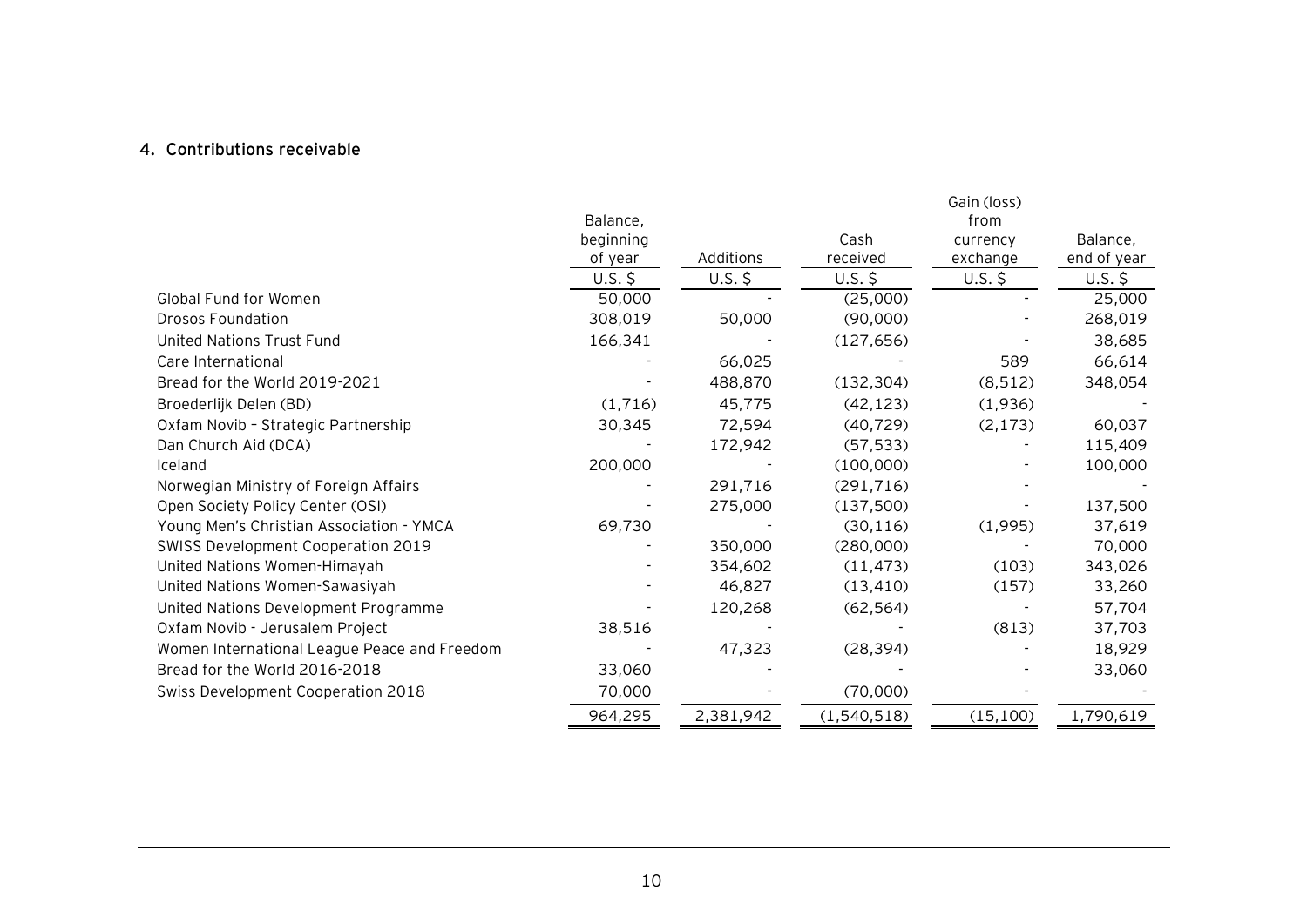# **5. Other current assets**

|                        | 2019         | 2018      |
|------------------------|--------------|-----------|
|                        | $U.S.$ $\sf$ | $U.S.$ \$ |
| Employees' loans       | 174,383      | 266,015   |
| Employees' receivables | 46,604       | 49,754    |
| Advances to partners   | 1,299        | 3,394     |
| Prepaid expenses       | 3,976        | 6,219     |
| <b>Others</b>          | 460          | 1,104     |
|                        | 226,722      | 326,486   |

## **6. Cash and balance at banks**

For the purpose of the statement of cash flows, cash and balance at banks comprise the following:

|                           | 2019       | 2018       |
|---------------------------|------------|------------|
|                           | $U.S.$ \$  | $U.S.$ \$  |
| Cash on hand              | 4,619      | 7,669      |
| Current accounts at banks | 1,095,447  | 1,281,883  |
| Short-term deposits*      | 661,445    | 653,339    |
|                           | 1,761,511  | 1,942,891  |
| Restricted cash*          | (661, 445) | (653, 339) |
|                           | 1,100,066  | 1,289,552  |

\* The average interest during the year on the short-term deposits is 1.25%; the interest revenue for the year 2019 was U.S. \$ 8,106. These deposits are restricted for the compensation of employees' benefits (note 7).

# **7. Provision for employees' benefits**

The movement on the provision for employees' benefits during the year as follows:

|                         | Balance,     | Additions  | Payments   |             |
|-------------------------|--------------|------------|------------|-------------|
|                         | beginning of | during the | during the | Balance,    |
|                         | vear         | vear       | vear       | end of year |
| 2019                    | $U.S.$ \$    | $U.S.$ \$  | $U.S.$ \$  | $U.S.$ \$   |
| Severance pay provision | 941,076      | 90,594     | (29, 964)  | 1,001,706   |
| Employee's saving fund  | 736,502      | 72,260     | (167, 370) | 641,392     |
|                         | 1,677,578    | 162,854    | (197, 334) | 1,643,098   |
| 2018                    |              |            |            |             |
| Severance pay provision | 872,763      | 89,997     | (21, 684)  | 941,076     |
| Employee's saving fund  | 677,313      | 70,045     | (10, 856)  | 736,502     |
|                         | 1,550,076    | 160,042    | (32, 540)  | 1,677,578   |

Provision for employees' indemnity is calculated in accordance with the labor law prevailing in Palestine, and WCLAC's internal policies. The Palestinian Social Security Law was expected to go into effect during 2019. However, according to the presidential decree on January 28, 2019, the law implementation was paused and the decree called for dialogue among relevant parties for the purpose of reaching national consensus on the law and the time on which it will become effective. The current version of the law obligates the employer to settle end of service benefits for the periods preceding the application of the provisions of this law.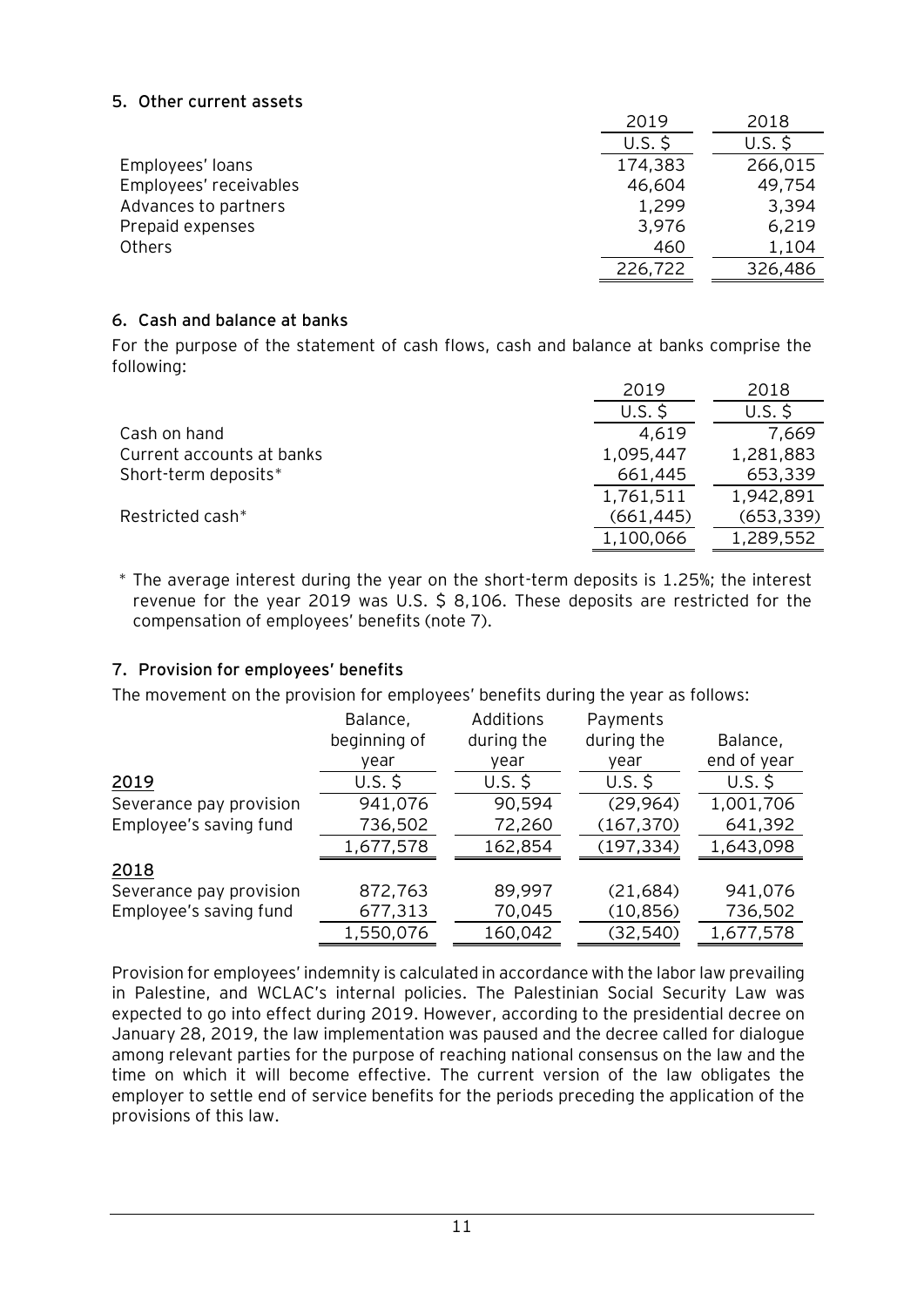# **8. Deferred revenues**

|                                  | 2019      | 2018      |
|----------------------------------|-----------|-----------|
|                                  | U.S. S    | $U.S.$ \$ |
| Balance, beginning of year       | 614,537   | 638,707   |
| Additions                        | 18,916    | 10,520    |
| Deferred revenues recognized     | (28, 641) | (34,690)  |
| Balance, end of year             | 604,812   | 614,537   |
|                                  |           |           |
| 9. Accounts payable and accruals |           |           |
|                                  | 2019      | 2018      |
|                                  | $U.S.$ \$ | $U.S.$ \$ |
| Postdated cheques                | 160,155   | 91,680    |
| Legal provision                  | 103,615   | 103,615   |
| Payables                         | 97,683    | 106,253   |
| Inflation allowance              | 73,215    | 43,215    |
| Vacation allowance               | 66,979    | 65,738    |
| Accrued expenses                 | 9,949     | 34,604    |
|                                  | 511,596   | 445,105   |

 $\frac{1}{511,596}$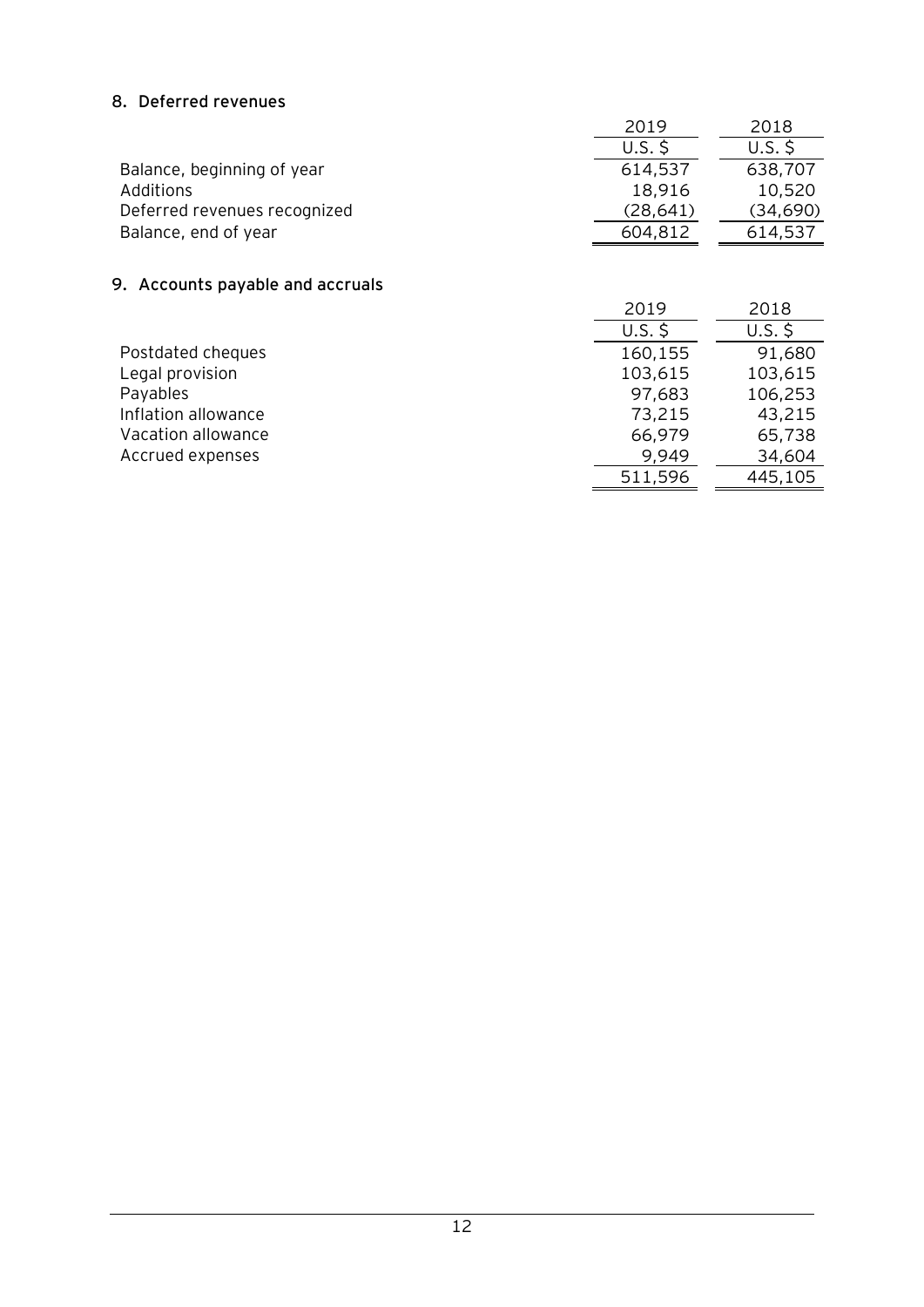#### **10.Temporarily restricted contributions**

This item comprises temporarily restricted contributions subject to purpose restriction. These amounts represent the excess of contributions received over the expenditures made out to satisfy the purposes stipulated by the donors. Movement on the temporarily restricted contributions for the year ended December 31, 2019 is as follows:

|                                                          |           |           | Temporarily   |           |             |           |
|----------------------------------------------------------|-----------|-----------|---------------|-----------|-------------|-----------|
|                                                          |           |           | restricted    |           | Gain (loss) |           |
|                                                          | Balance,  |           | contributions |           | from        | Balance,  |
|                                                          | beginning |           | released from | Deferred  | currency    | end of    |
|                                                          | of year   | Additions | restriction   | Revenues  | exchange    | year      |
|                                                          | $U.S.$ \$ | $U.S.$ \$ | $U.S.$ \$     | $U.S.$ \$ | $U.S.$ \$   | $U.S.$ \$ |
| Global Fund for Women                                    | 67,593    |           | (19,071)      |           |             | 48,522    |
| <b>Drosos Foundation</b>                                 | 414,778   | 50,000    | (337, 137)    |           |             | 127,641   |
| United Nations Trust Fund                                | 224,130   |           | (122, 861)    |           |             | 101,269   |
| Care International                                       |           | 66,025    | (28, 213)     | (4, 719)  | (801)       | 32,292    |
| Bread for the World 2019-2021                            |           | 488,870   | (151, 184)    | (10, 301) | (7329)      | 320,056   |
| Broederlijk Delen (BD)                                   | 6,776     | 45,775    | (46, 496)     |           | (1,633)     | 4,422     |
| Oxfam NOVIB - Strategic Partnership                      | 53,154    | 72,594    | (65, 978)     |           | (3, 145)    | 56,625    |
| Dan Church Aid (DCA)                                     |           | 172,942   | (54, 448)     | (3,896)   |             | 114,598   |
| Oxfam Novib - Bodily Integrity                           | 19,981    |           | (17, 844)     |           | (2, 137)    |           |
| Iceland                                                  | 200,000   |           | (100,000)     |           |             | 100,000   |
| Norwegian Ministry of Foreign Affairs                    |           | 291,716   | (291, 716)    |           |             |           |
| Open Society Policy Center (OSI)                         |           | 275,000   | (76, 181)     |           |             | 198,819   |
| Young Men's Christian Association - YMCA                 | 83,529    |           | (29, 712)     |           | (2,034)     | 51,783    |
| Swiss Development Cooperation 2019                       |           | 350,000   | (350,000)     |           |             |           |
| United Nations Women-Himayah                             |           | 354,602   | (12, 438)     |           | 31          | 342,195   |
| United Nations Women-Sawasiyah                           |           | 46,827    | (13, 433)     |           | (136)       | 33,258    |
| United Nations Development Programme                     |           | 120,268   | (51, 393)     |           |             | 68,875    |
| Oxfam Novib - Jerusalem Project                          | 75,080    |           | (72,601)      |           | (2, 479)    |           |
| Women International League Peace and Freedom             |           | 47,323    | (18, 241)     |           |             | 29,082    |
| Spanish Agency for International Development Cooperation | 13,989    |           |               |           | (296)       | 13,693    |
| Women's World Day of Prayer                              | 8,347     |           |               |           | (176)       | 8,171     |
|                                                          | 1,167,357 | 2,381,942 | (1,858,947)   | (18, 916) | (20, 135)   | 1,651,301 |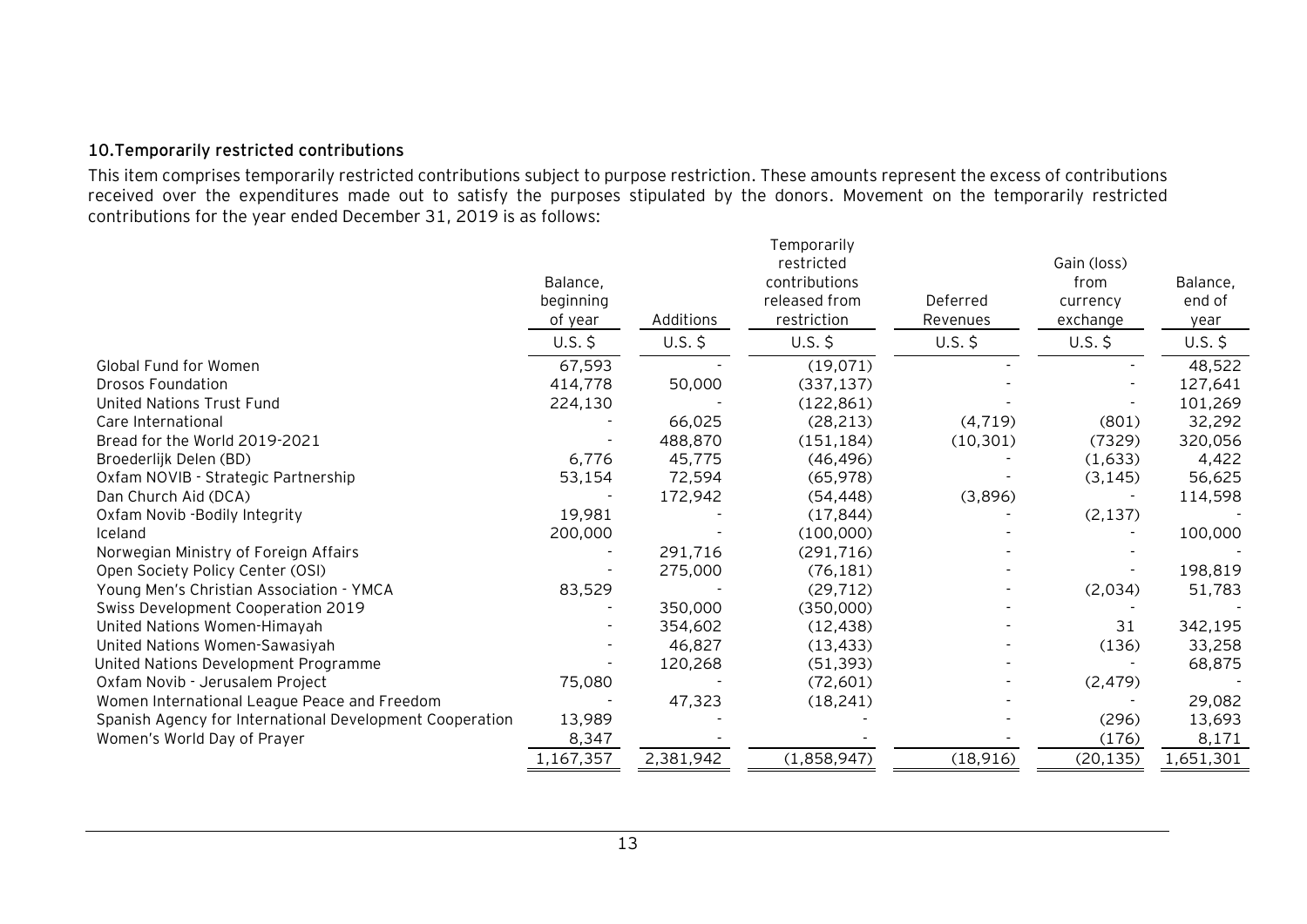# **11.Unrestricted contributions**

|                                     | 2019      | 2018                 |
|-------------------------------------|-----------|----------------------|
|                                     | $U.S.$ \$ | $\overline{U.S.}$ \$ |
| Coordination and training fees      | 19,095    | 11,740               |
| Interest income                     | 7,183     | 4,559                |
| Local and private donations         | 1,604     | 14,511               |
| Others                              | 240       | 1,941                |
|                                     | 28,122    | 32,751               |
| 12. Advocacy Unit                   |           |                      |
|                                     | 2019      | 2018                 |
|                                     | $U.S.$ \$ | $U.S.$ \$            |
| Human resources                     | 185,864   | 180,063              |
| Program costs                       | 75,942    | 79,244               |
| Occupancy costs                     | 14,075    | 16,432               |
| Administrative costs                | 7,033     | 7,048                |
|                                     | 282,914   | 282,787              |
|                                     |           |                      |
| 13. Service and Empowerment Unit    |           |                      |
|                                     | 2019      | 2018                 |
|                                     | $U.S.$ \$ | $U.S.$ \$            |
| Human resources                     | 594,485   | 594,937              |
| Program costs                       | 284,345   | 246,324              |
| Occupancy costs                     | 68,697    | 64,326               |
| Administrative costs                | 9,436     | 9,483                |
|                                     | 956,963   | 915,070              |
| 14. Administrative and Finance Unit |           |                      |
|                                     | 2019      | 2018                 |
|                                     | $U.S.$ \$ | $U.S.$ \$            |
| Human resources                     | 320,635   | 305,584              |
| Program costs                       | 67,002    | 39,137               |
| Contractual professional services   | 36,043    | 26,867               |
| Strategic plan evaluation           | 18,511    | 22,456               |
| Occupancy costs                     | 16,029    | 16,503               |
| Administrative costs                | 7,207     | 6,427                |
|                                     | 465,427   | 416,974              |
| 15. Special Projects                |           |                      |
|                                     |           |                      |
|                                     | 2019      | 2018                 |
|                                     | $U.S.$ \$ | $U.S.$ \$            |
| Program costs                       | 144,489   | 225,374              |
| Human resources                     | 9,154     | 22,380               |
|                                     | 153,643   | 247,754              |
|                                     |           |                      |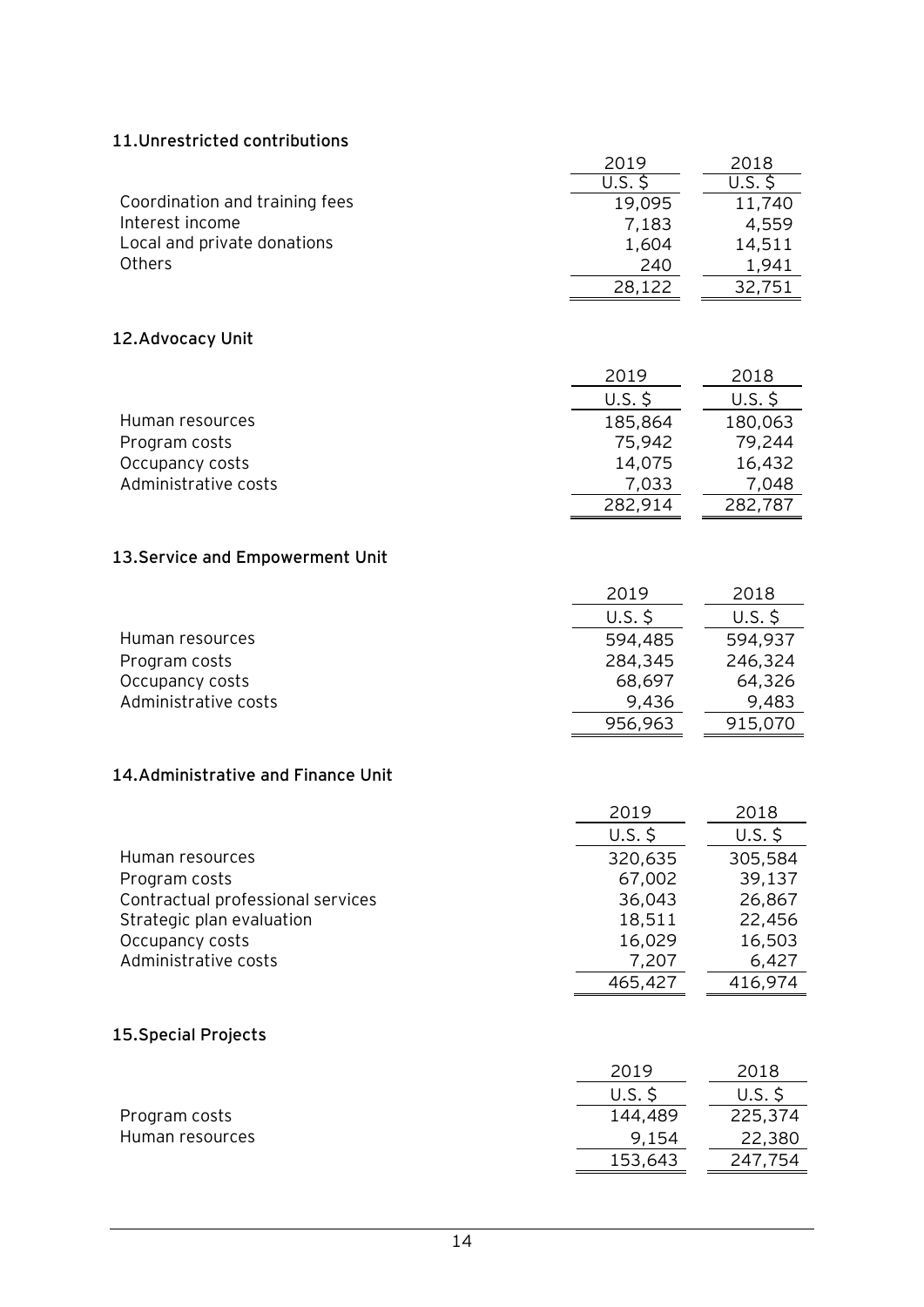# **16.Budget Vs. Actual**

|                                          |               |           | (Over)        | (Over)        |
|------------------------------------------|---------------|-----------|---------------|---------------|
|                                          |               |           | Under         | Under         |
|                                          | <b>Budget</b> | Actual    | <b>Budget</b> | <b>Budget</b> |
|                                          | $U.S.$ \$     | $U.S.$ \$ | $U.S.$ \$     | $\%$          |
| Human resources                          | 1,130,256     | 1,100,984 | 29,272        | 3%            |
| Capital costs                            | 25,000        | 18,916    | 6,084         | 24%           |
| Occupancy costs                          | 88,000        | 98,801    | (10, 801)     | (12%)         |
| Administrative costs                     | 24,500        | 23,676    | 824           | 3%            |
| <b>Contractual Professional Services</b> | 26,000        | 36,043    | (10, 043)     | (39%)         |
| Program costs                            | 454,580       | 427,289   | 27,291        | 6%            |
| Strategic plan evaluation                | 25,000        | 18,511    | 6,489         | 26%           |
|                                          | 1,773,336     | 1,724,220 | 49,116        | 3%            |

# **17.Related party transactions**

This item represents transactions with related parties. Related parties represent WCLAC's board of directors, key management and entities controlled, jointly controlled or significantly influenced by such parties.

The statement of activities and changes in net assets included the following transactions with related parties:

|                                                       | 2019      | 2018      |
|-------------------------------------------------------|-----------|-----------|
|                                                       | $U.S.$ \$ | U.S. \$   |
| Employee's receivables - Key management               | 5,238     |           |
|                                                       | 2019      | 2018      |
| Key management personnel compensation:                | $U.S.$ \$ | $U.S.$ \$ |
| Key management share of salaries and related benefits | 60,148    | 60,276    |

# **18. Fair values of financial instruments**

Financial instruments comprise financial assets and financial liabilities. Financial assets consist of contributions receivable and cash and balance at banks and some other current assets. Financial liabilities consist of accounts payable, accruals and temporarily restricted contributions.

The fair value of financial instruments is not materially different from their carrying values at the date of financial statements.

## **19.Risk management**

## **Credit Risk**

Credit risk is the risk that the donors or other parties will be unable to fulfil their obligations of transferring the amounts under the signed contracts, which equal the carrying value of these payables. With respect to credit risk arising from other financial assets of WCLAC including cash and cash equivalent and other current assets, exposure to credit risk arises from the default of the counterparty. The maximum exposure is equal to the carrying amount of these financial assets.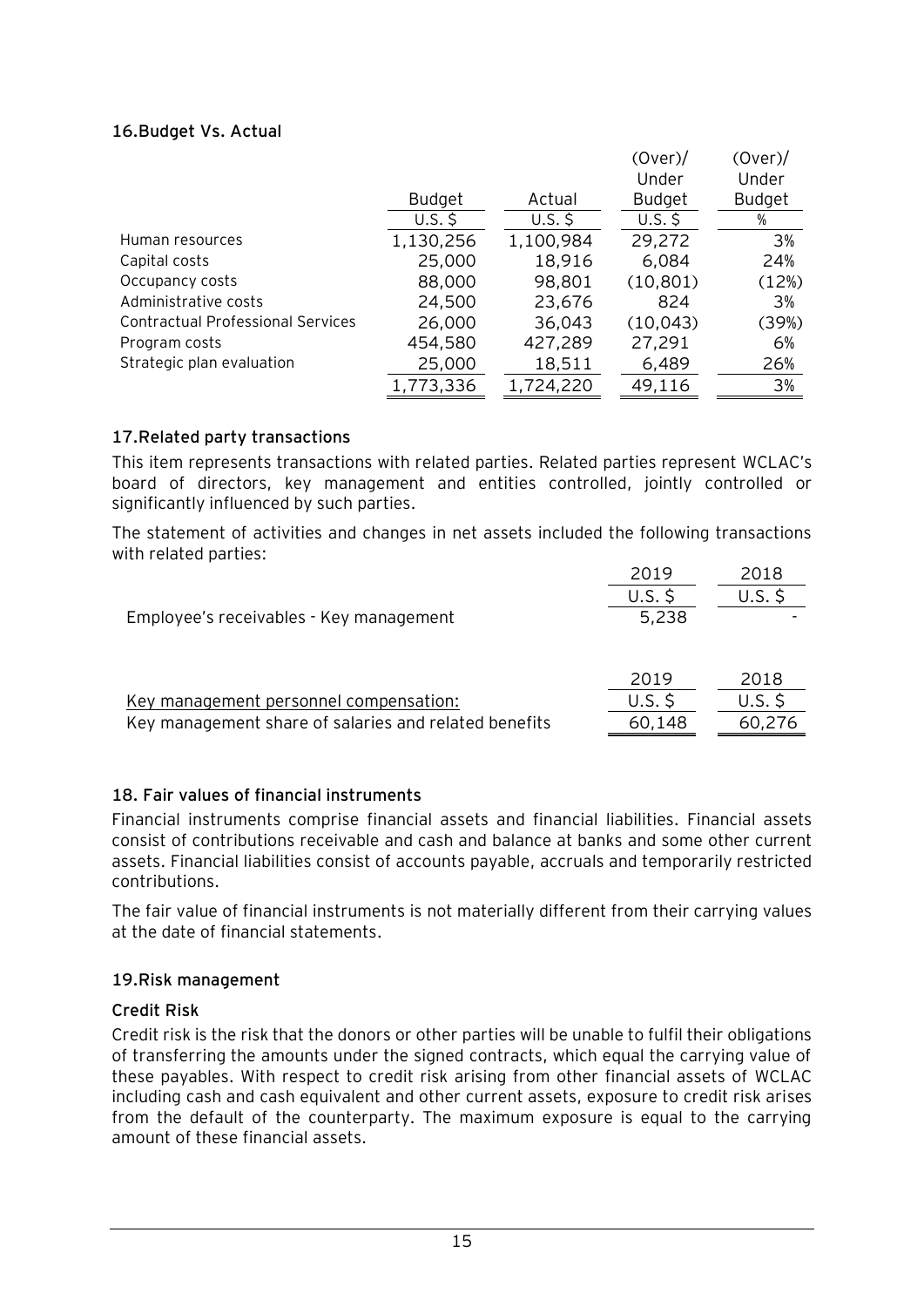# **Liquidity risk**

WCLAC limits its liquidity risk by maintaining adequate cash balances to meet its current obligations and to finance its activities. In addition, the activities of WCLAC are financed by multiple donors. Most of WCLAC's financial liabilities are due within a period of three months.

# **Foreign currency risk**

The table below indicates WCLAC's foreign currency exposure, as a result of its monetary assets and liabilities. The analysis calculates the effect of a reasonably possible movement of the U.S. \$ currency rate against the foreign currencies with all other variables held constant, on the statement of activities and changes in net assets. The effect of decreases in foreign currency exchange rate is expected to be equal and opposite to the effect of the increases shown.

|                 | Effect on      |
|-----------------|----------------|
| Increase in     | statement of   |
| currency        | activities and |
| exchange        | changes in net |
| rate to U.S. \$ | assets         |
| %               | $U.S.$ \$      |
|                 |                |
| 10              | 19,690         |
| 10              | (1,548)        |
|                 |                |
| 10              | 7,438          |
| 10              | (1,840)        |
|                 |                |

# **20. Concentration of Risk in Geographic Area**

WCLAC is carrying out its activities in Palestine. The political and economic situation in the area increases the risk of carrying out activities and may adversely affect WCLAC's performance.

# **21.Restatements**

Prior period restatements were made on the previously issued financial statements for 2018. Main adjustments included: accounting treatment for contributions receivable and temporary restricted contributions.

The following are the details of the reclassifications of prior years:

- a. During the year, WCLAC classified the "temporarily restricted contributions" as a current liability account with a retroactive effect, instead of classifying this account as part of net assets. Temporarily restricted contributions amounted to U.S. \$ 291,816 and U.S. \$ 364,877 as of December 31, 2018 and January 1, 2018, respectively;
- b. WCLAC classified the "postdated checks" as a current liability account with a retroactive effect, instead of classifying this account as part of cash in the current assets. Postdated checks amounted to U.S. \$ 91,680 and U.S. \$ 84,333 as of December 31, 2018 and January 1, 2018, respectively;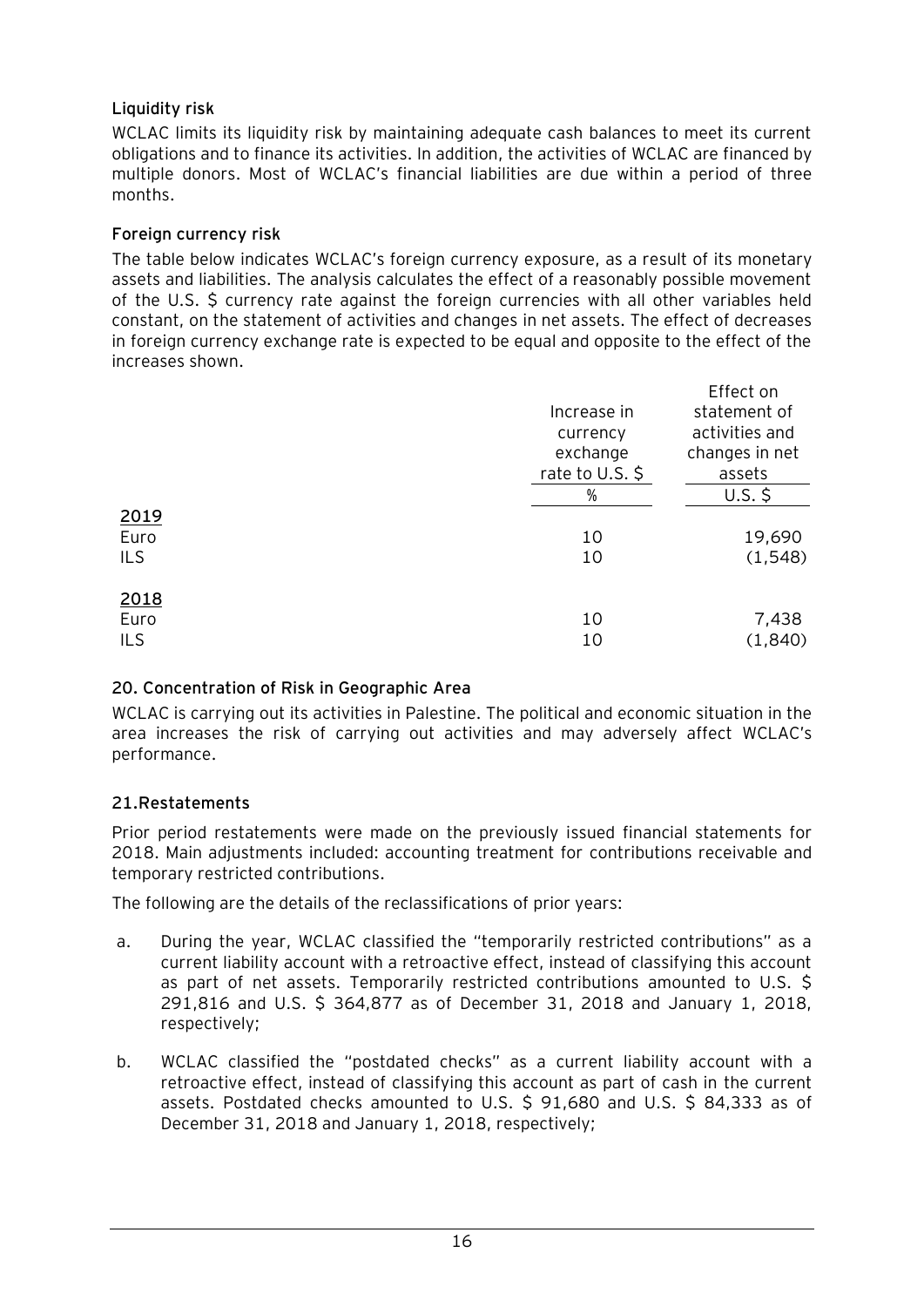- c. WCLAC classified the "deferred revenues" as a non-current liability account with a retroactive effect, instead of classifying this account as part of net assets. Deferred revenues amounted to U.S. \$ 614,537 and U.S. \$ 638,707 as of December 31, 2018 and January 1, 2018, respectively;
- d. WCLAC classified the "employees' loans" as a current asset account with a retroactive effect, instead of classifying this account as part of liability within provisions for employees benefits account. Employees' loans amounted to U.S. \$ 266,015 and U.S. \$ 256,163 as of December 31, 2018 and January 1, 2018, respectively;
- e. During the year, WCLAC classified the "vacation allowance" as a current liability account with a retroactive effect, instead of classifying this account as part of noncurrent liability. Vacation allowance amounted to U.S. \$ 65,737 and U.S. \$ 51,576 as of December 31, 2018 and January 1, 2018, respectively.

The effect of restatements as at December 31, 2018 was as follows:

|                                          | December 31, 2018             |              |            |  |
|------------------------------------------|-------------------------------|--------------|------------|--|
|                                          | <b>Before</b><br>restatements | Restatements | Restated   |  |
|                                          | $U.S.$ \$                     | $U.S.$ \$    | $U.S.$ \$  |  |
| Assets                                   |                               |              |            |  |
| Non-current assets                       |                               |              |            |  |
| Property and equipment                   | 614,537                       |              | 614,537    |  |
|                                          | 614,537                       |              | 614,537    |  |
| <b>Current assets</b>                    |                               |              |            |  |
| Contributions receivable                 | 103,060                       | 861,235      | 964,295    |  |
| Other current assets                     | 60,471                        | 266,015      | 326,486    |  |
| Cash and balance at banks                | 1,851,214                     | 91,677       | 1,942,891  |  |
|                                          | 2,014,745                     | 1,218,927    | 3,233,672  |  |
| <b>Total assets</b>                      | 2,629,282                     | 1,218,927    | 3,848,209  |  |
| Net assets and liabilities<br>Net assets |                               |              |            |  |
| Unrestricted net assets                  | (162, 059)                    | (14, 309)    | (176, 368) |  |
| Board designated fund                    | 120,000                       |              | 120,000    |  |
| Deferred revenues                        | 614,537                       | (614, 537)   |            |  |
| Temporarily restricted contributions     | 291,816                       | (291, 816)   |            |  |
| <b>Total net assets</b>                  | 864,294                       | (920, 662)   | (56, 368)  |  |
| Non-current liabilities                  |                               |              |            |  |
| Provision for employees' benefits        | 1,477,300                     | 200,278      | 1,677,578  |  |
| Deferred revenues                        |                               | 614,537      | 614,537    |  |
|                                          | 1,477,300                     | 814,815      | 2,292,115  |  |
| <b>Current liabilities</b>               |                               |              |            |  |
| Accounts payable and accruals            | 286,000                       | 159,105      | 445,105    |  |
| Temporarily restricted contributions     |                               | 1,167,357    | 1,167,357  |  |
|                                          | 286,000                       | 1,326,462    | 1,612,462  |  |
| <b>Total liabilities</b>                 | 1,764,988                     | 2,139,589    | 3,904,577  |  |
| Total net assets and liabilities         | 2,629,282                     | 1,218,927    | 3,848,209  |  |